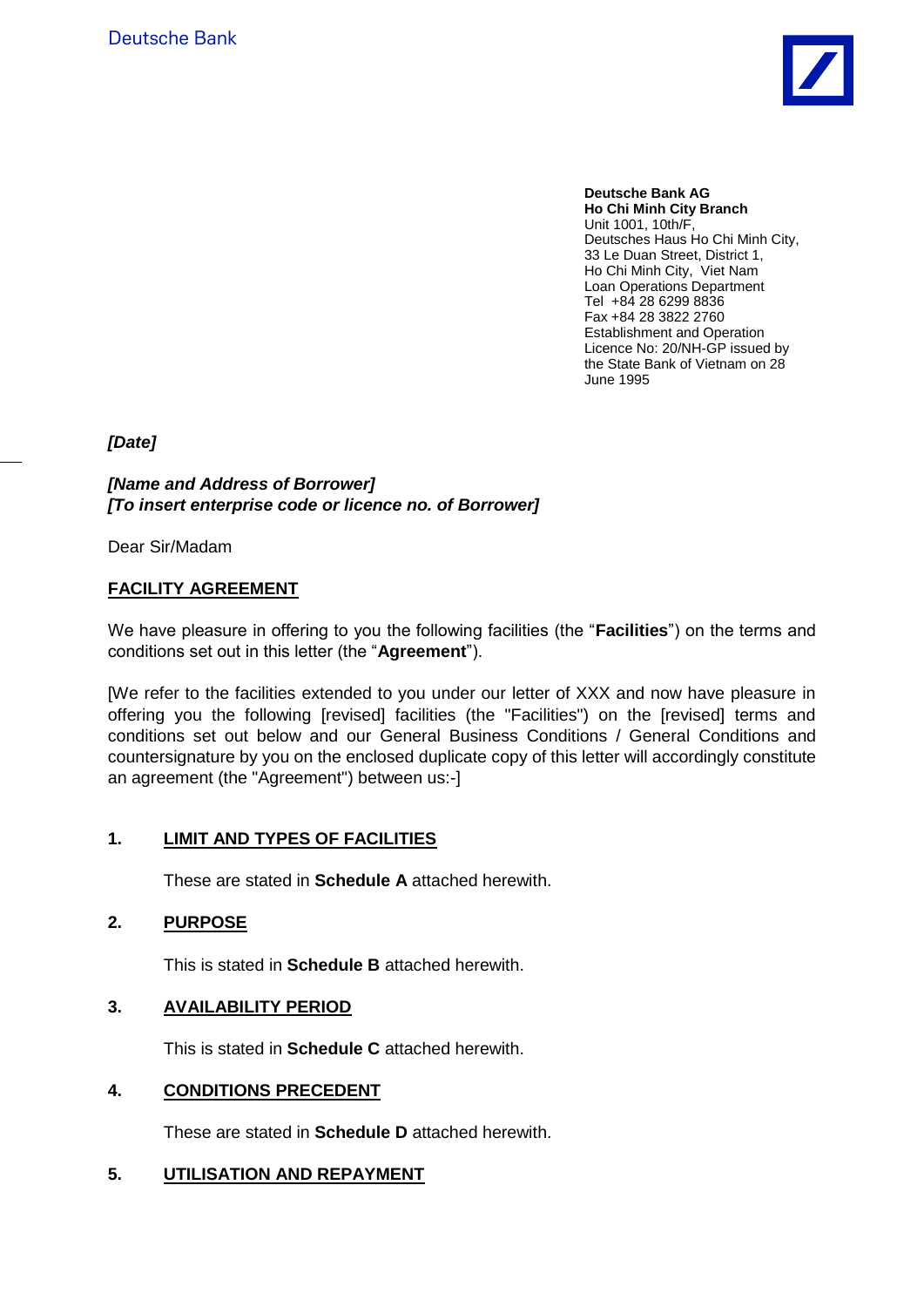

This is stated in **Schedule E** attached herewith.

#### **6. PRICING**

This is stated in **Schedule F** attached herewith.

### **7. UNDERTAKINGS**

These are stated in **Schedule G** attached herewith.

#### **8. SECURITY**

This is stated in **Schedule H** attached herewith.

#### **9. TERMINATION EVENTS**

These are stated in **Schedule I** attached herewith.

#### **10. OTHER CONDITIONS**

These are stated in **Schedule J** attached herewith.

#### **11. COUNTRY SPECIFIC REGULATORY CLAUSES**

These are stated in **Schedule K** attached herewith.

#### **12. JOINT AND SEVERAL LIABILITY**

These are stated in **Schedule L** attached herewith.

The schedules shall form an integral part of this Agreement.

Kindly confirm your acceptance of this Agreement by signing on the duplicate copy of this Agreement and return the same to us so as to be received by on or us prior to *[indicate date which should be only a few days, but in any event should not be more than 21 days after the date of this letter]*. If the acceptance is not received by us on or prior to the said date, this Agreement shall immediately cease to be valid and effective unless otherwise agreed to by us at our sole discretion.

[Upon your acceptance hereof, our previous agreement comprised in our letter of XXX as accepted by you on XXX shall be revised accordingly.] Where applicable, for borrowers with existing agreements.

[This letter also supersedes our offer as contained in our letter of XXX, which is hereby revoked with immediate effect, notwithstanding our letter of XXX.] Where applicable, in the case of reissuance of an offer letter which is not yet accepted.

Should you have any query regarding the above terms and conditions, please do not hesitate to contact Mr/Ms......... with telephone number....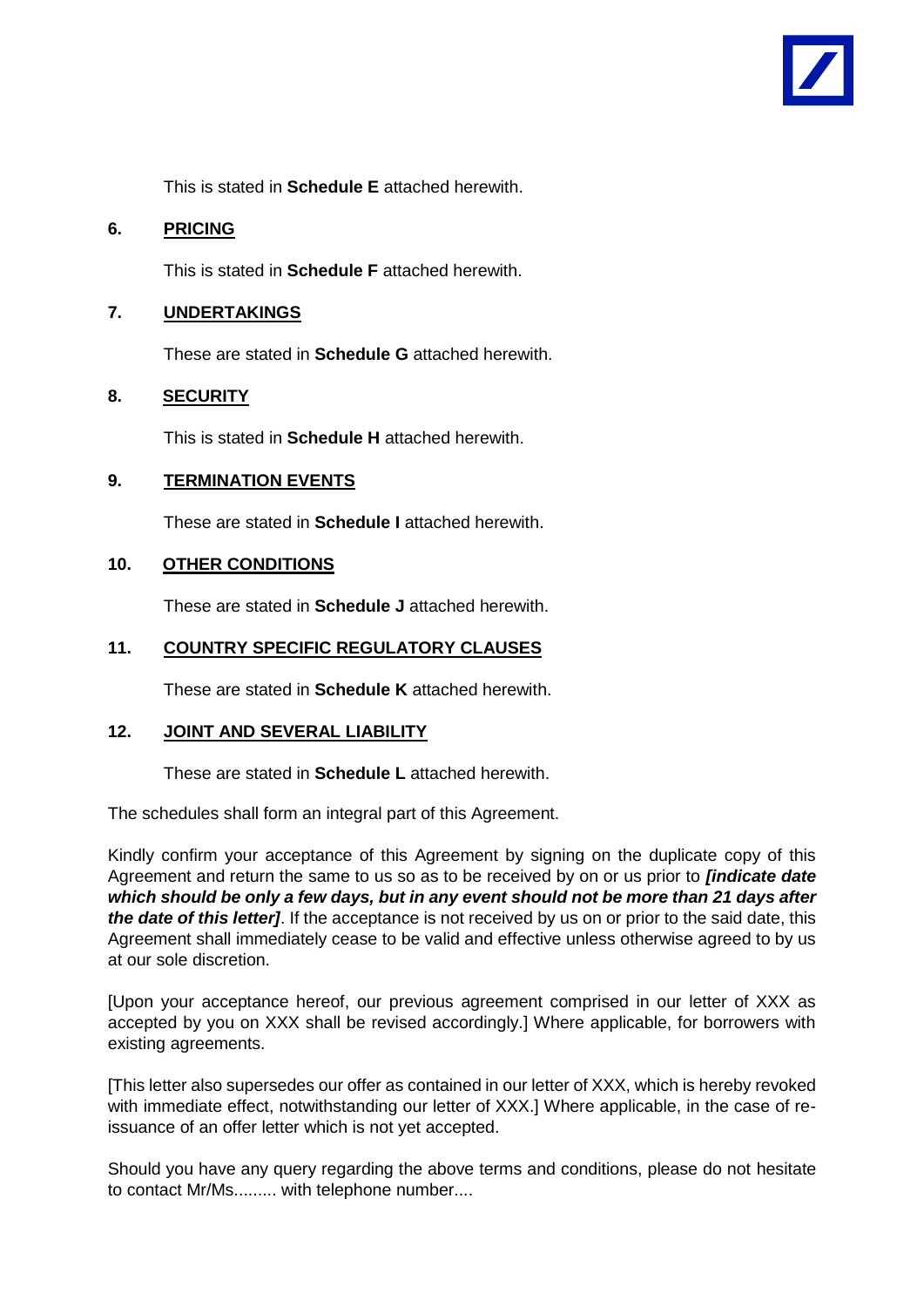

Yours faithfully **Deutsche Bank AG Ho Chi Minh City Branch**

Name: Name:

\_\_\_\_\_\_\_\_\_\_\_\_\_\_\_ \_\_\_\_\_\_\_\_\_\_\_\_\_\_\_

\_\_\_\_\_\_\_\_\_\_\_\_\_\_\_ \_\_\_\_\_\_\_\_\_\_\_\_\_\_\_

We, *[name of borrower]*, confirm that (i) we have received from Deutsche Bank AG, Ho Chi Minh City Branch sufficient information (including but not limited to the methods of interest calculation and applicable interest rates) which are necessary for us to consider the terms and conditions of this Agreement and that (ii) we accept the terms and conditions of this Agreement.

Name: Name: Date: Date:

[PS: Each sheet to be initialled. If any sheet is not initialled, Deutsche Bank's record of the same shall be conclusive]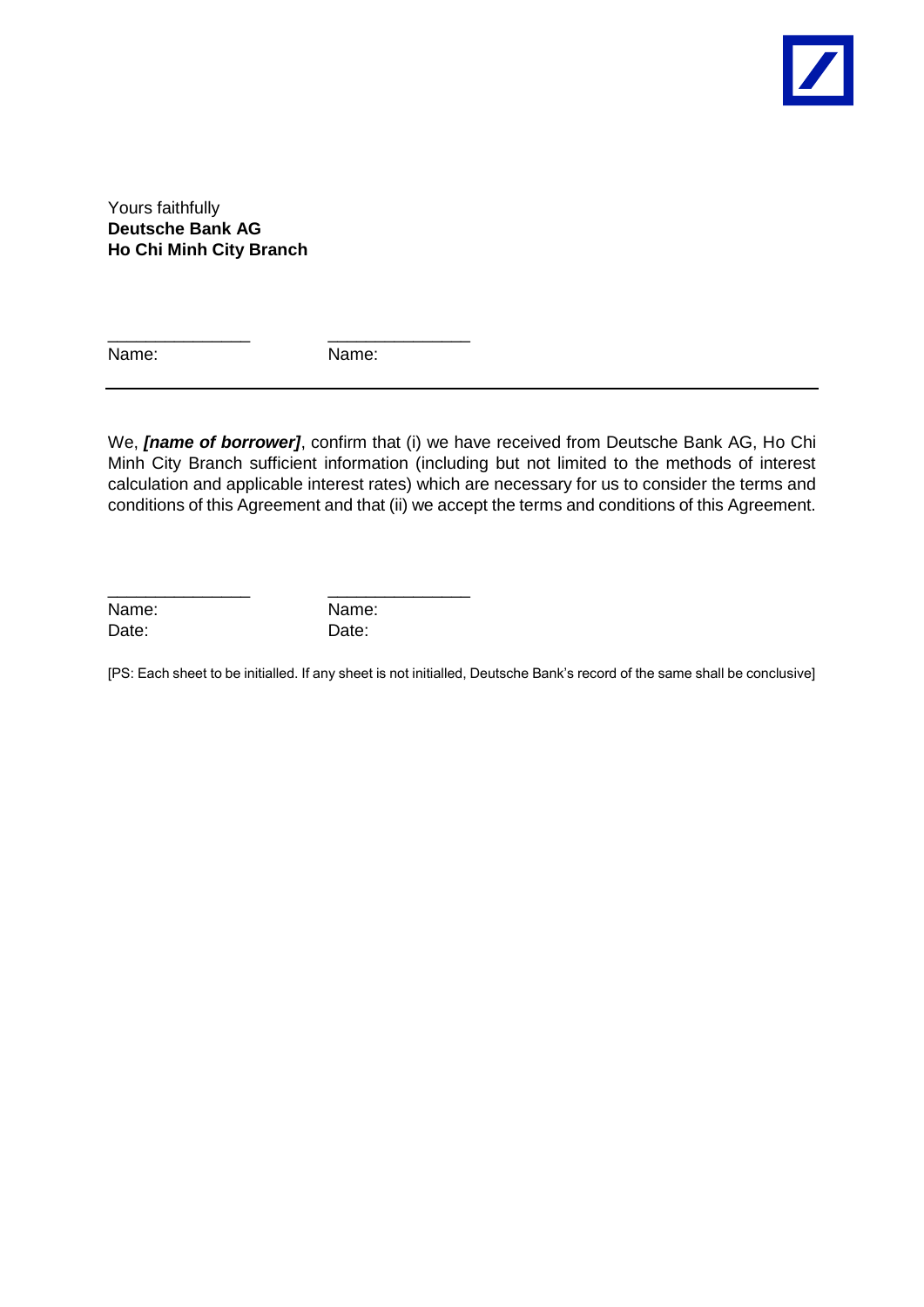### **SCHEDULE A LIMIT AND TYPES OF FACILITIES**

## *[PS: DB to customise for each customer]*

- **1. Types of Facilities**
- 1.1 **Short term facilities** ("**Short Term Facilities**") comprising the following shall be available to you:
	- (a) Short term loan ("**Short Term Loan**") by way of short term advances (each, an "**Advance**").
	- (b) Overdraft.
	- (c) Letters of credit (each, a "**Letter of Credit**") and letters of credit advances for import advances in respect of Letters of Credit issued by us (each, a "**Letter of Credit Advance**").
	- (d) Advances under trust receipt (each, a "**Trust Receipt**") for financing documents under Letters of Credit issued by us and/or documentary collections.
	- (e) Bills acceptances/financing for discounting, purchasing and/or financing any bills, invoices, and/or account receivables (including bills payable to you or by you) (each, a "**Bill**").
	- (f) Pre-Export advances against confirmed purchased orders or Letters of Credit (each, a "**Pre-Export Advance**").
	- (g) Issuance of standby letters of credit (each, a "**Standby Letter of Credit**").
	- (h) Issuance of guarantees including bank guarantees, bid bonds, performance bonds, counter guarantees and export guarantees (each, a "**Guarantee**").
	- (i) Issuance of interbranch risk takeover, standby letter of credit or guarantee in favour of another branch of Deutsche Bank AG (each, an "**Interbranch Guarantee**").
	- (j) Post Import Finance 1 for financing documents under (i) documentary collection (i.e. document against payment or document against acceptance) or (ii) documents against copy of invoice(s), bill of lading(s) or customs declaration(s) or (iii) copy of invoice(s) (each advance, a "**Post Import Finance Advance**"). [Include PIF/IF/LTF]
	- (k) Post Import Finance 2 for financing (i) documents under Letter of Credits issued by us or (ii) documents under documentary collection (i.e. document against payment or document against acceptance) or (iii) documents against copy of invoice(s), bill of lading(s) or customs declaration(s). [Include PIF/IF]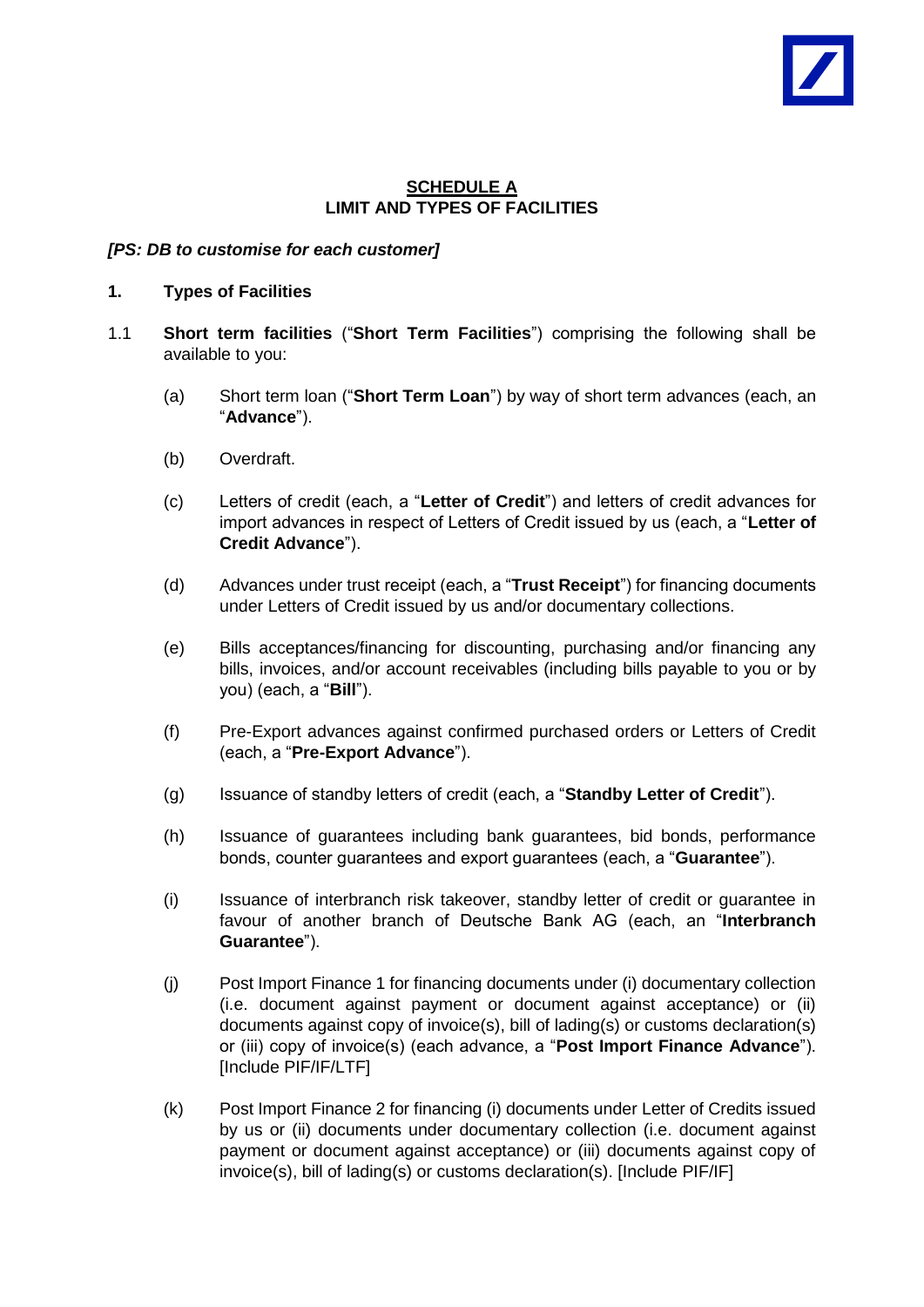

- (l) Post Import Finance 3 for financing documents under Letter of Credits issued by us (each, a "**Post Import Finance Advance**"). [PIF only]
- (m) Import Finance 1 for financing (i) documents under documentary collection (i.e. document against payment or document against acceptance) or (ii) copy of invoice(s), copy of bill of lading(s) or copy of customs declaration(s); (iii) (a) copy of contract or (b) copy of purchase order and copy of pro-forma invoice which indicate(s) advance payment term (each, an "**Import Finance Advance**"). [For both advance import payment and post import financing of goods-materials]
- (n) Import Finance 2 for financing import transactions against copy of invoices and Bills of Lading. [IF only]
- (o) Local Trade Advance for financing local trade transactions (each, a "**Local Trade Advance**"). [LTF only].

#### 1.2. Foreign Exchange Facility

*[#Choose only one OPTION – 1, 2 or 3]*

*[#OPTION 1 – This is the STRONGLY PREFERRED option, where no limit is to be advised. Note: FX Limit is not to be revealed to customers. Management's approval to be sought where FX Limit is to be revealed, but this SHOULD BE CONSIDERED ONLY ON EXCEPTIONAL BASIS]*

A **Foreign Exchange Facility** whereby we (or, to the fullest extent permitted by applicable laws, any other branch or office of Deutsche Bank AG) may (but shall not be obliged to) enter into [foreign exchange forward contracts] [and] [currency option transactions] ("**FX Transactions**") with you each of a tenure not exceeding XXX [days / months] or such tenor agreeable to us.

*[#OPTION 2 - Where the fx limit (under GLCS) and currency option limit (under FNX) are interchangeable]*

A **Foreign Exchange Facility**, with a limit of XXX ("**FX Limit**"), whereby we (or, to the fullest extent permitted by applicable laws, any other branch or office of Deutsche Bank AG) may (but shall not be obliged to) enter into [foreign exchange forward contracts] [and] [currency option transactions] ("**FX Transactions**") with you each of a tenure not exceeding XXX [days / months] or such tenor agreeable to us. The Foreign Exchange Facility may be utilised to the extent that at no time shall the FX Limit be exceeded by the sum of (1) the amount of your aggregate mark-to-market liabilities to us at such time under outstanding FX Transactions (without taking into account our mark-to-market liabilities to you under outstanding FX Transactions), plus (2) an additional amount which reflects the potential increase at such time in your mark-to-market liabilities due to market conditions such as volatility, both such amounts as determined by us at our sole and absolute discretion.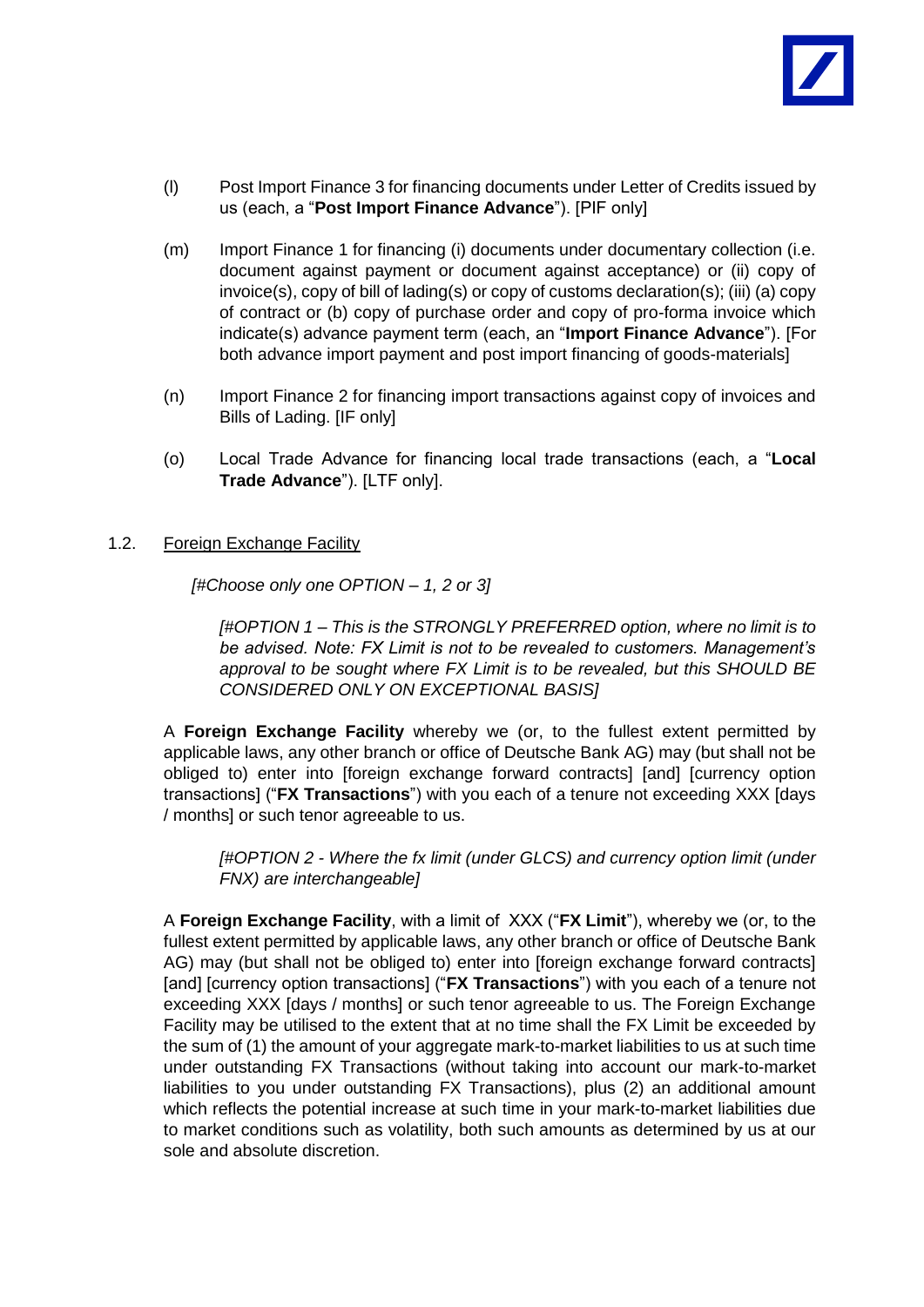

*[#OPTION 3 - Where there are separate fx (under GLCS) and currency option (under FNX) limits]*

A **Foreign Exchange Facility**, with a limit of XXX ("**FX Limit**"), comprising a forward limit of XXX ("**Forward Limit**") and an option limit of XXX ("**Option Limit**"), whereby we (or, to the fullest extent permitted by applicable laws, any other branch or office of Deutsche Bank AG) may (but shall not be obliged to) enter into [foreign exchange forward contracts] ("**FX Forwards**") and currency option transactions ("**Options**") (FX Forwards and Options comprising "**FX Transactions**") with you each of a tenure not exceeding XXX [days / months] or such tenor agreeable to us. The Foreign Exchange Facility may be utilised to the extent that at no time shall the Forward Limit or the Option Limit be exceeded by the sum of (1) the amount of your aggregate mark-to-market liabilities to us at such time under outstanding FX Forwards (in the case of the Forward Limit) or Options (in the case of the Option Limit) (without taking into account our markto-market liabilities to you under outstanding FX Transactions), plus (2) additional amounts which reflect the potential increase at such time in your mark-to-market liabilities due to market conditions such as volatility, all such amounts as determined by us at our sole and absolute discretion.

#### Terms and Conditions

*[#Only one Option should apply - Option a is to be incorporated in the first instance. If the client objects to Option a, the fallback is Option b.]*

#### *[#Option a – Where ISDA is executed/to be executed/deemed to apply]*

This Foreign Exchange Facility shall be subject to the terms and conditions of the ISDA 2002 Master Agreement or any other form of master agreement published by the International Swaps and Derivatives Association, Inc (the "**ISDA Master**") entered into between us. Where we have not entered into an ISDA Master, to the fullest extent permitted by applicable laws, all FX Transactions between us shall be deemed to be governed by the terms of an ISDA 2002 Master Agreement with the Schedule thereto specifying that (a) the governing law is English law and (b) the Termination Currency is United States Dollars. In the event of any inconsistency between the provisions of such ISDA Master and this Agreement, the ISDA Master will prevail. Section 9(a) of the ISDA Master (Entire Agreement) shall not apply to this Agreement.

*[#Option b – Where client objects to deemed ISDA and there is no intention to enter into an ISDA]*

This Foreign Exchange Facility is subject to the following terms and conditions:

- (a) All FX Transactions are entered into in reliance on the fact that this Agreement and all FX Transaction confirmations form a single agreement between you and us, and you and we would not otherwise enter into any FX Transaction.
- (b) You represent as of the date of each FX Transaction that (i) you have authority to enter into the FX Transactions; (ii) the persons entering into the FX Transactions on your behalf have been duly authorised to do so; (iii) the FX Transactions are binding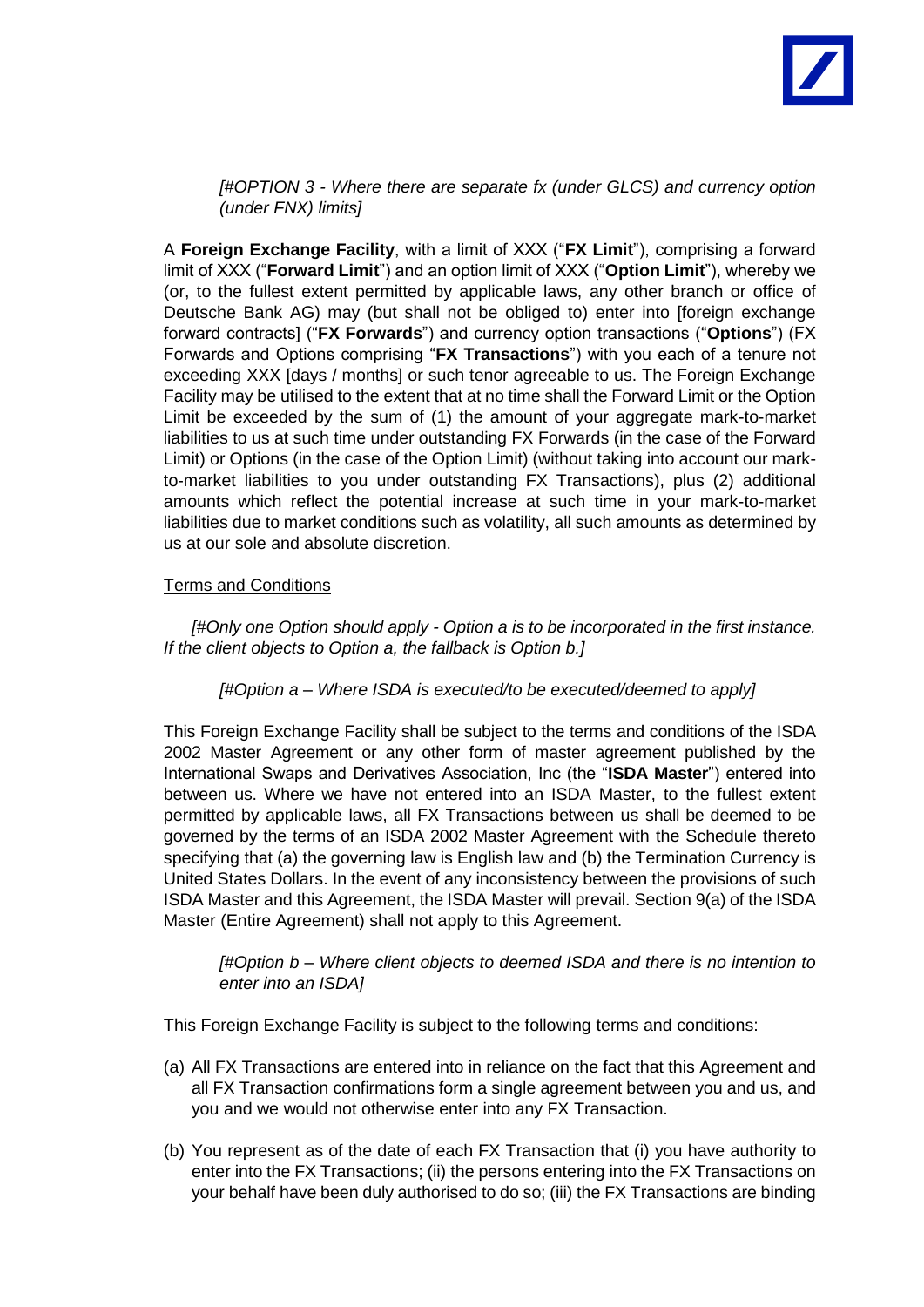

upon you and enforceable against you in accordance with their terms, and do not and will not violate the terms of any agreement to which you are bound, (iv) you are acting as principal in entering into each FX Transaction, (v) all authorisations, approvals, licenses and consents required to enable you to lawfully perform your obligations under the FX Transactions have been obtained and complied with and maintained in full force and effect.

(c) Upon the occurrence of any event or circumstance which in our opinion gives grounds for believing that you or any guarantor or security party/issuer may not comply with any obligation under this Agreement, an FX Transaction, any security or any security document/instrument, we shall be entitled immediately and without notice to terminate any and/or all outstanding FX Transactions, whereupon we shall determine at our absolute discretion without liability a single net amount payable under all such terminated FX Transactions and the applicable termination currency, being compensation for loss of market value of the FX Transactions.

### **2. Limit for the Short Term Facilities**

2.1 Up to an aggregate principal amount of:

### *[indicate amount and currency in words and figures]*

- 2.2 Unless otherwise stated, utilisation may be in *[indicate currency]* and/or in any other currency(ies) which is/are freely transferable and convertible into such currency (each, an "**Alternate Currency**").
- 2.3 Provided further that (unless otherwise agreed to by us) at all times:
	- (a) The combined total amount outstanding under 1.1(a) and (b) shall not exceed

# *[indicate amount and currency in words and figures]*

(b) The combined total amount outstanding under  $1.1(q)$  and (h) shall not exceed

#### *[indicate amount and currency in words and figures]*

2.4 Currency conversion shall be done by us with reference to the rate(s) of exchange as reasonably determined by us for any Alternate Currency at the time of utilisation.

# **SCHEDULE B PURPOSE**

The Facilities shall be used for the purpose of financing your working capital requirements, to cover sales and purchases of foreign currencies relating to your business and/or for any other purpose acceptable to us. Any utilisation of a Facility in United States Dollars or Alternate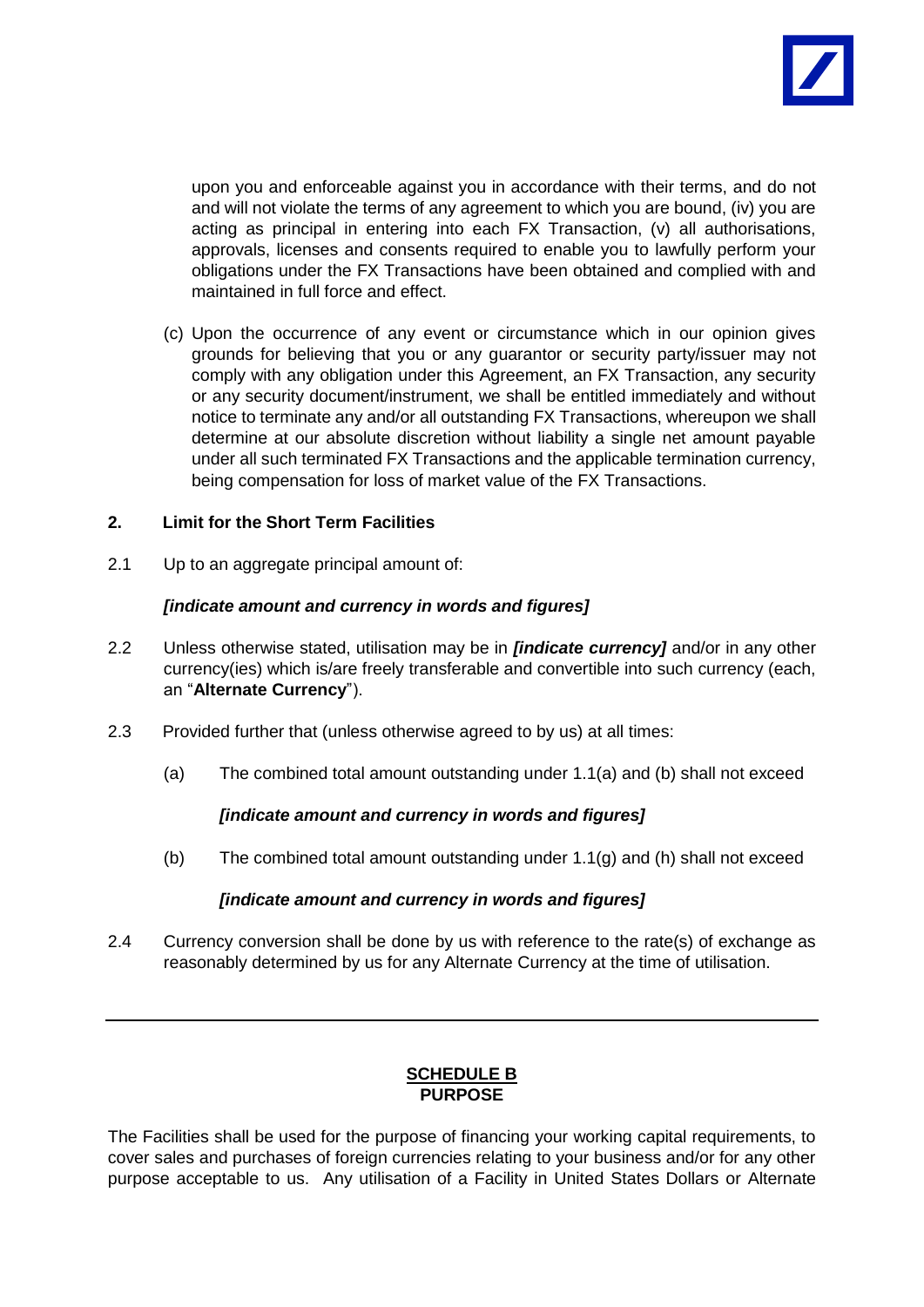

Currency may only be made for permitted purposes under applicable regulations of the State Bank of Vietnam and other applicable Vietnamese laws. Prior to any utilisation of the Facilities in United States Dollars or Alternate Currency, we at our sole discretion may require evidence that the utilisation is to be made for such a permitted purpose, but we shall not have any obligation to ensure this is complied with by you.

### **SCHEDULE C AVAILABILITY PERIOD**

The Facilities are granted on an uncommitted basis. The availability of the Facilities shall be construed as an "invitation to treat" on our part. As such, notwithstanding any other terms applicable to the Facilities (and the scope, interpretation and applicability of this Schedule C shall not be in any manner whatsoever narrowed, diminished or impacted by any such term), the Facilities (or any part thereof) shall be available until terminated by us either (a) by immediate written notice at our sole discretion at any time without cause, without having to give any reason and regardless of whether any default or Termination Event (as defined in Schedule I) has occurred or whether any part of the Facilities has been utilized or (b) as per the terms applicable to the Facilities. Such period shall be known as the "**Availability Period**".

In the event of any termination by us, you shall upon our further seven calendar days written notice repay the Facilities and/or pay to us such cash amount sufficient to cover all contingent or future liabilities thereunder (including our aggregate mark-to-market exposure to you (determined by us at our sole discretion) under all existing FX Transactions).

Notices provided to you for the foregoing purposes will include specifics on the time of termination, the outstanding principal balance which will be recovered, the time for repayment, the conversion of any debt into overdue debts (if any), and the applicable interest rates. For the avoidance of doubt, the notices provided to you as such are for your information and shall not have any impact on the termination of the Facilities and your obligations of all payments envisaged by this Agreement.

Provided always that overdraft and/or other similar types of facility may be terminated by us and shall be repayable to us upon immediate notice. For the avoidance of doubt, upon termination of such overdraft or facility, we shall not have any obligation to honour any cheque or similar instrument drawn that is presented to us on or after the termination regardless of the date on which such cheque or instrument may have been drawn.

### **SCHEDULE D CONDITIONS PRECEDENT**

You may utilise the Facilities only after receipt by us of the following in form and substance reasonably satisfactory to us: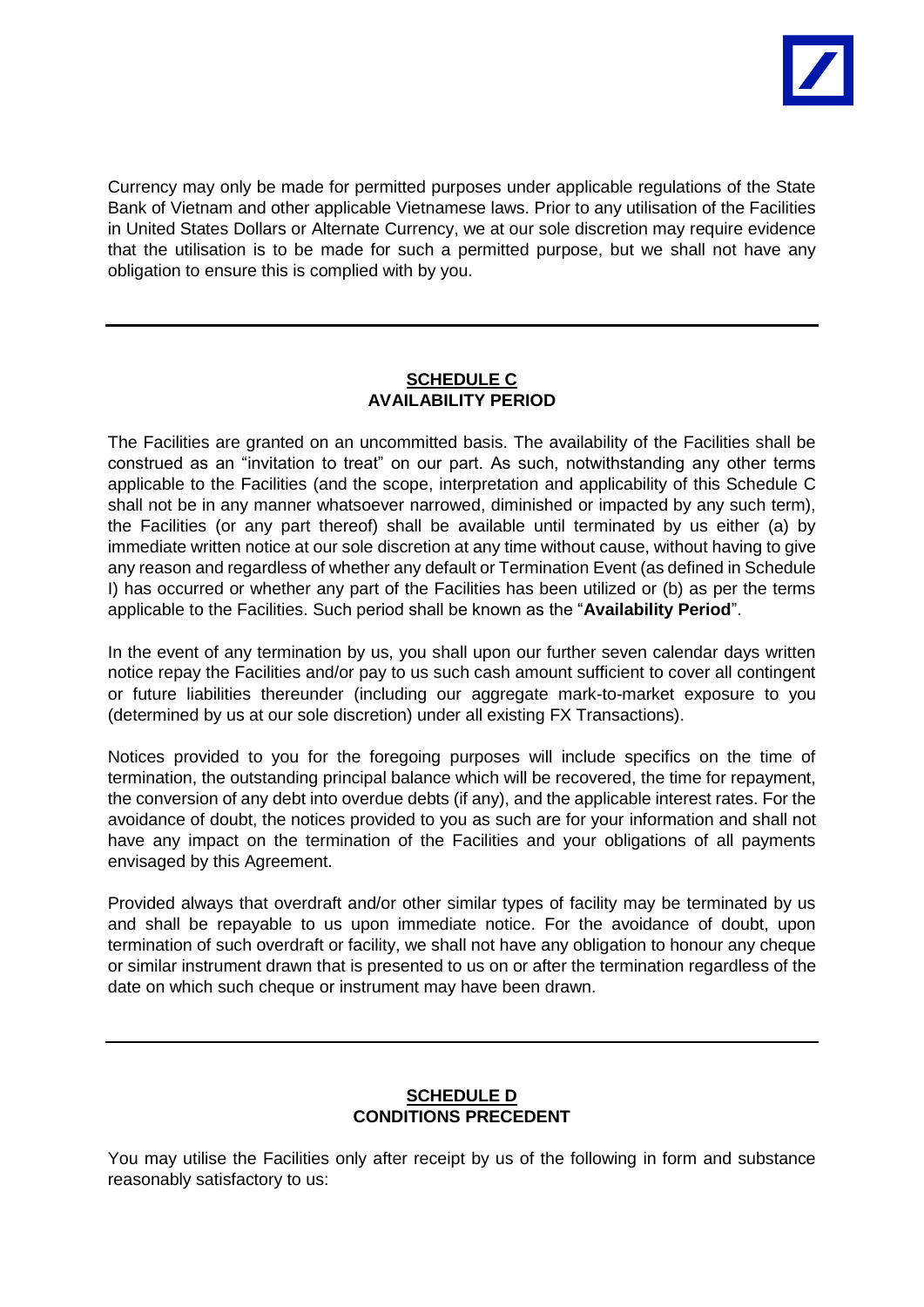

- (1) This Agreement duly executed by you and affixed with your company seal and received by us on or before the required date.
- (2) A certified true copy of your resolution passed and approved by the Members' Council or other necessary corporate authorisation.
- (3) Declaration for related parties.
- (4) A certified true copy of each of your constitutive documents, such as without limitation Certificate of Investment, Certificate of Business and Tax Registration, Charter, Certificate of the Company Seal and Appointment of Members of the Members' Council or List of Members of the Members' Council, (or similar documents).
- (5) The security document(s) as per the Security clause in this Agreement, together with a certified true copy of the board resolution authorising execution of the security documents (or similar authorisation) and the Security Party's constitutional documents such as without limitation Certificate of Incorporation, Memorandum and Articles of Association (or similar documents).
- (6) Evidence of the relevant approval, registration, filing, notice, stamping, notarisation and/or similar requirement in relation to this Agreement, the Facilities and/or the security as required by local authorities/regulations or norms are necessary for the validity, legality or enforceability of this Agreement.
- (7) Such other information and/or document that we may reasonably consider to be relevant for the purpose of complying with client adoption and know-your-customer rules or legal, compliance or credit requirements including external legal opinions.

# **SCHEDULE E UTILISATION AND REPAYMENT**

Each utilisation is subject to our agreement at our discretion.

Each utilisation request shall be construed as an offer on your part and subject to our acceptance at our sole discretion. There is no obligation on us to accept any request and we shall have the absolute right to decline any request without cause.

#### **1 Short Term Loan**

(a) **Drawdown** Provided matching funds are available to us in our local interbank market, an Advance may on any Business Day during the Availability Period, be drawn under the Short Term Loan upon your giving us at least two Business Days written notice (or such shorter notice period as may be acceptable to us) specifying, among other items as required by us, (i) the drawdown date, (ii) the currency and the amount of the Advance, which shall be a minimum of *[amount]*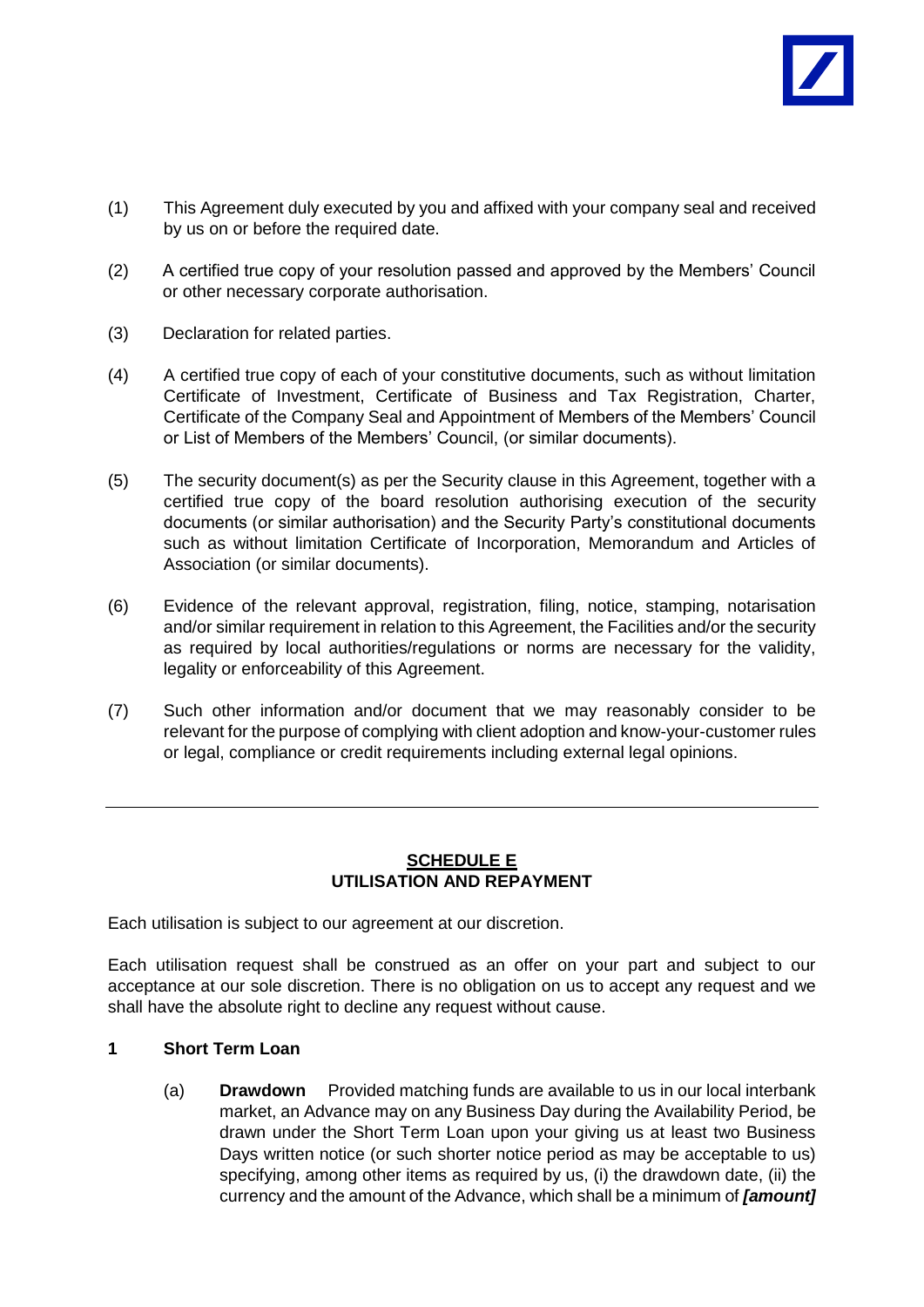

or the equivalent thereof in any other Alternate Currency, (iii) details of the account to be credited, (iv) applicable interest period and (v) the term of the Advance which shall be an acceptable duration not exceeding six months duration from the date of disbursement up until the day before the date of full settlement of all payment obligations arising in connection with the relevant Advance[tenor > **6 months** is not permitted, if Business insist for longer tenor then escalate to Loanops regional management] or such other duration acceptable to us.

REPRICING METHODOLOGY OPTION

(b) **Repayment** Each Advance shall be repaid in full on the last Business Day of the term for which such Advance was drawn down ("**Repayment Date**"). Principal amounts repaid are, subject to the terms herein, available for redrawing.

### ROLLOVER AND REVOLVING OPTION

- (b) **Repayment** Each Advance shall be repaid in full on the last Business Day of the term for which such Advance was drawn down ("**Repayment Date**"). Principal amounts repaid are, subject to the terms herein, available for redrawing.
- (c) **Roll-over** You shall be entitled to give us two least two Business Days written notice (or such shorter notice period as may be acceptable to us) to rollover all or any part of the principal repayable on a Repayment Date that is within the Availability Period, and in such event, all terms herein shall mutatis mutandis apply to the amount rolled over. Total term of the loan shall not exceed [xxx ]months from the date of first disbursement unless this tenor is changed after annual review and notified to you by us. (note: max tenor of rollover loan is subject to CRM's approval on the basis that it will not exceed 12 months and a business cycle of the Borrower).
- (d) **Revolving** You shall be entitled to give us two least two Business Days written notice (or such shorter notice period as may be acceptable to us) to rollover all or any part of the principal repayable on a Repayment Date that is within the Availability Period, and in such event, all terms herein shall mutatis mutandis apply to the amount rolled over. Total term of the loan shall not exceed three (3) months from the date of first disbursement.

# **2 Overdraft**

An Overdraft Facility in *[currency]* and/or an Alternate Currency repayable on demand may be utilised through your current account with us.

You shall fully repay all amounts that are outstanding and all utilizations under the overdraft (principal and interest) on the earlier of (i) each OD Repayment Date or (ii) the date on which we demand for repayment.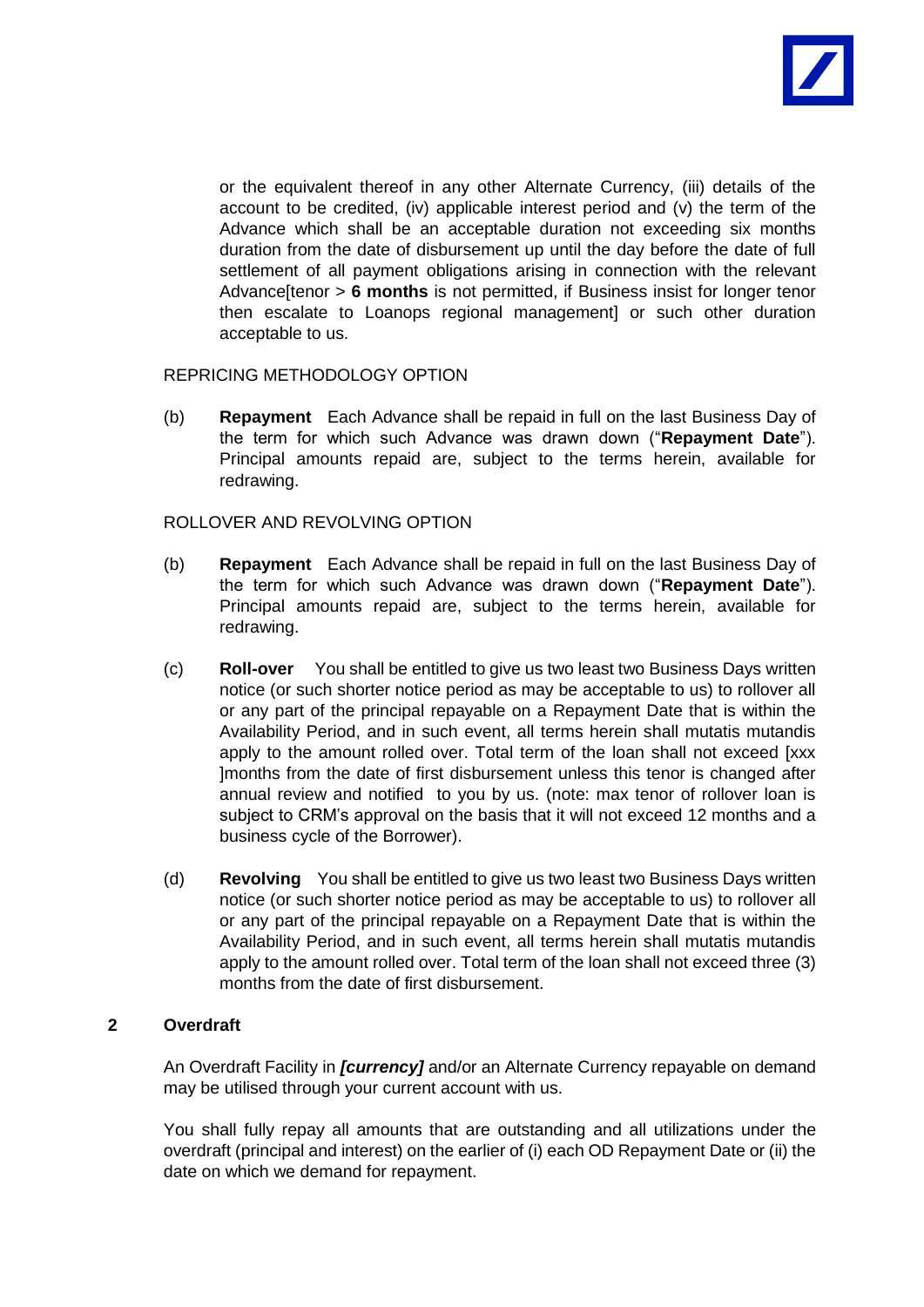

For the purpose of the above provision:

"OD Repayment Date" means each date that is **thirty (30) days** after the Relevant Utilization.

"Relevant Utilization" means each and any utilization under the overdraft, prior to which utilization the overdraft was in zero balance.

The Overdraft facility shall be available for a period of one year. Unless otherwise notified by us in writing the Overdraft shall be automatically and continuously extended for a **further 12 (twelve) months** period.

#### **3 Letters of Credit and Letters of Credit Advances**

You may on any Business Day during the Availability Period request for the issue of a Letter of Credit or for a Letter of Credit Advance on terms acceptable to us and subject to the following:

- (a) Each Letter of Credit shall have a validity period of not longer than *[XXX]* months (or such period acceptable to us).
- (b) Letters of Credit may be issued for payment at sight or usance of up to **[XXX]** months (or such period acceptable to us).
- (c) Each Letter of Credit Advance shall be subject to available funds and our then prevailing terms and conditions, for a term acceptable to us and repaid in full on the last day of the financing term.

#### **4 Advances under Trust Receipts**

You may on any Business Day during the Availability Period request for an advance against Trust Receipts issued by you in our favour. Each Trust Receipt advance shall be subject to available funds and our then prevailing terms and conditions, for a term acceptable to us and repaid in full on the last day of the financing term.

#### **5 Bills Acceptances/Financing**

Subject to our agreement on a case by case basis, you may on any Business Day during the Availability Period request us to discount, purchase and/or finance any Bill with full recourse to you.

Each discount, purchase and/or finance shall be subject to such terms, conditions and documentation acceptable to us, including without limitation our receipt of (i) your signed bill(s) of exchange, promissory note(s) or letter(s) of authorization and (ii) the required collection order(s), each in form and substance acceptable to us. The tenor and amount of the discount, purchase and/or finance shall be determined and calculated by us as per our prevailing formula and procedures (including our discounting rate and rate of charges). We will have recourse to you for any Bill unpaid and you will pay us default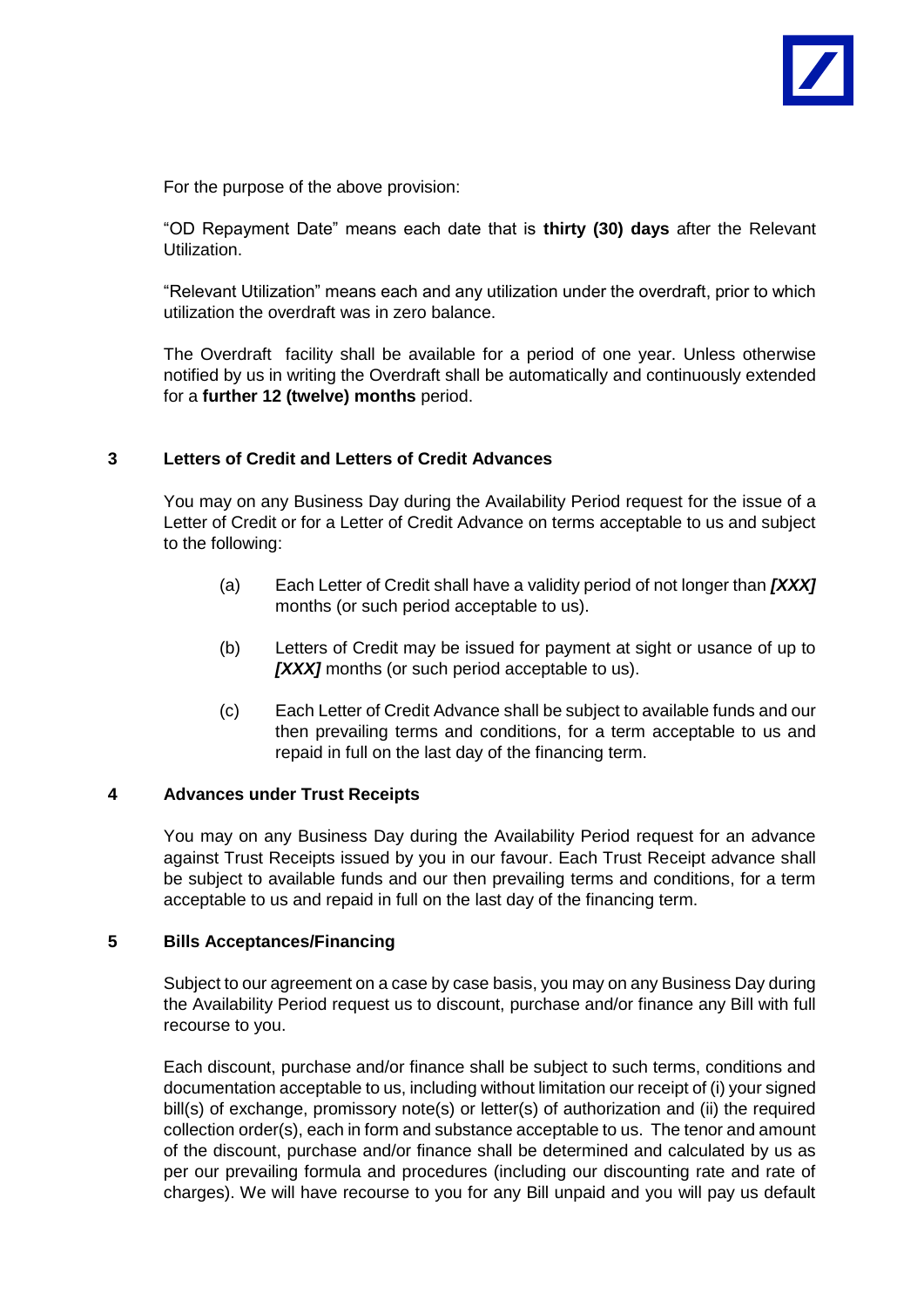

interest at our prevailing rate on the proceeds of a Bill which are not received by us on maturity up to the date of full receipt by us.

#### **6 Pre-Export Advances**

You may on any Business Day during the Availability Period request for a Pre-Export Advance. Each such Pre-Export Advance shall be subject to available funds and our then prevailing terms and conditions, for a term acceptable to us and repaid in full on the last day of the financing term.

### **7 Issuance of Standby Letters of Credit**

You may on any Business Day during the Availability Period, request for the issuance or extension of any Standby Letter of Credit (including issuance by another party subject to our counter guarantee) and we may issue or extend such Standby Letter of Credit (or counter guarantee) provided that each standby letter of credit (or counter guarantee) shall be on such terms and conditions required by us and for such tenor as requested by you and acceptable to us.

#### **8 Issuance of Guarantees**

You may on any Business Day during the Availability Period, request for the issuance or extension of any Guarantee and we may issue or extend such Guarantee provided that each Guarantee shall be on such terms and conditions required by us and for such tenor as requested by you and acceptable to us.

#### **9 Issuance of Interbranch Guarantee**

You may on any Business Day during the Availability Period, request for the issuance or extension of any Interbranch Guarantee and we may issue or extend such Interbranch Guarantee provided that each Interbranch Guarantee shall be on such terms and conditions and for such tenor as requested by you and acceptable to us.

#### REPRICING METHODOLOGY OPTION AND ROLLOVER OPTION

#### **10 Post Import Finance 1**

You may on any Business Day during the Availability Period request for a Post Import Finance (each advance, a "**Post Import Finance Advance**") subject to the following:

- (i) each Post Import Finance Advance shall be subject to terms, conditions and documents acceptable to us and the advance shall be for a period ("**Post Import Finance Advance Period**") not exceeding **six (6) months** (or such period acceptable to us); and
- (ii) a Post Import Finance Advance can be repaid gradually but in any event not later than the last day of the Post Import Finance Advance Period.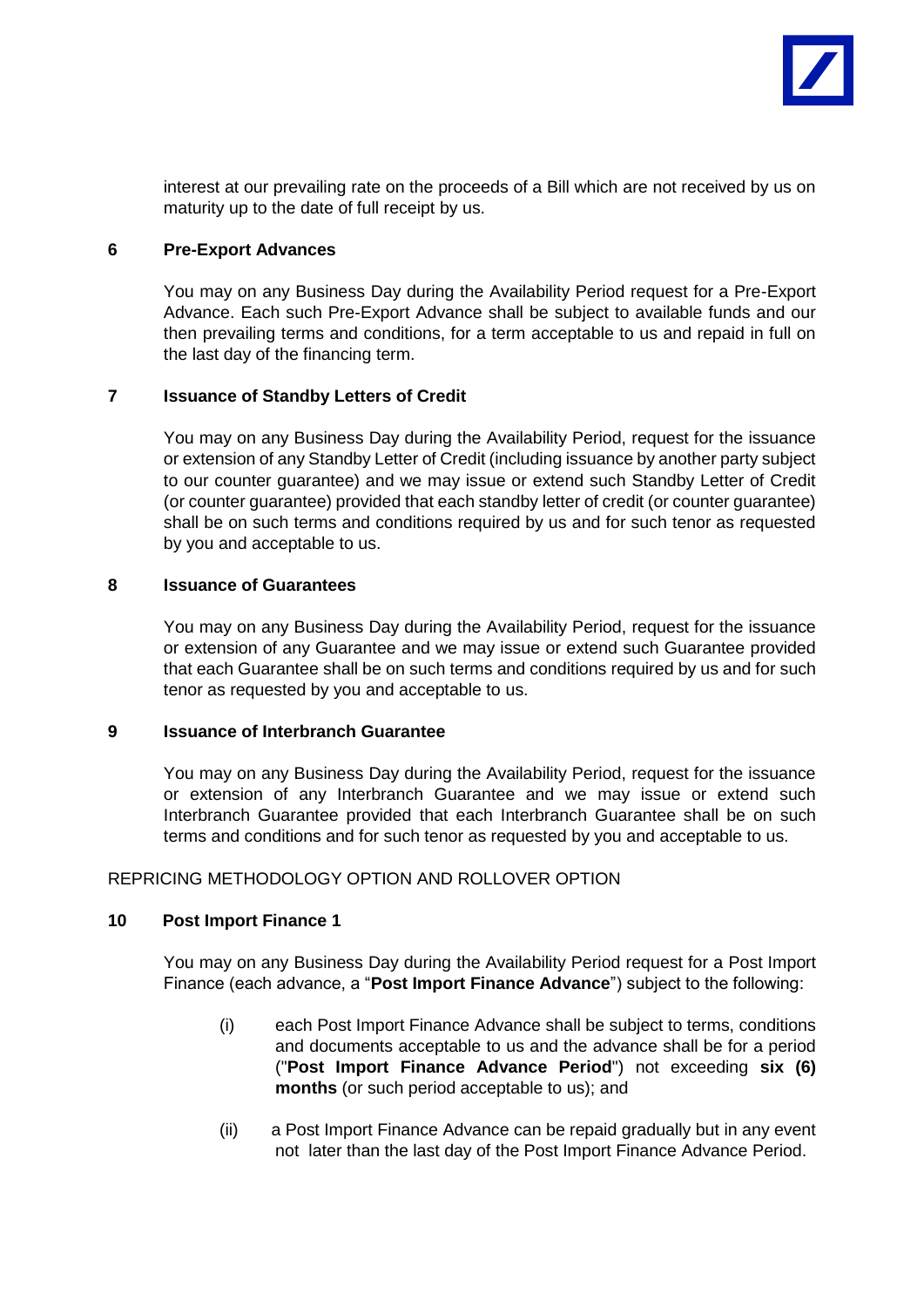## **11 Post Import Finance 2/3**

You may on any Business Day during the Availability Period request for a Post Import Finance Advance (each advance, a "**Post Import Finance Advance**") subject to the following:

- (i) each Post-Import Finance Advance shall be subject to terms, conditions and documents acceptable to us and the advance shall be for a period ("**Post-Import Finance Advance Period**") not exceeding [ ] **months** [inclusive of the usance period under the relevant L/C/documentary collection transaction] (or such period acceptable to us); and
- (ii) a Post Import Finance Advance can be repaid gradually but in any event not later than the last day of the Post Import Finance Advance Period.

### **12 Import Finance 1/2**

You may on any Business Day during the Availability Period request for an Import Finance (each advance, an "**Import Advance Finance**") subject to the following:

- (i) each Import Finance Advance shall be subject to terms, conditions and documents acceptable to us and the advance shall be for a period ("**Import Finance Advance Period**") not exceeding [ ] **months** or such period acceptable to us; and
- (ii) an Import Finance Advance can be repaid gradually but in any event not later than the last day of the Import Finance Advance Period.

#### **13 Local Trade Advance**

You may on any Business Day during the Availability Period request for an advance to finance a local trade transaction (each a "**Local Trade Financing Advance**" or "**LTF Advance**") subject to the following:

- (i) each LTF Advance shall be subject to terms, conditions and documents acceptable to us and the advance shall be for a period ("**LTF Advance Period**") not exceeding [ ] **months** or such period acceptable to us; and
- (ii) a LTF Advance may be repaid gradually but in any event not later than the last day of the LTF Advance Period.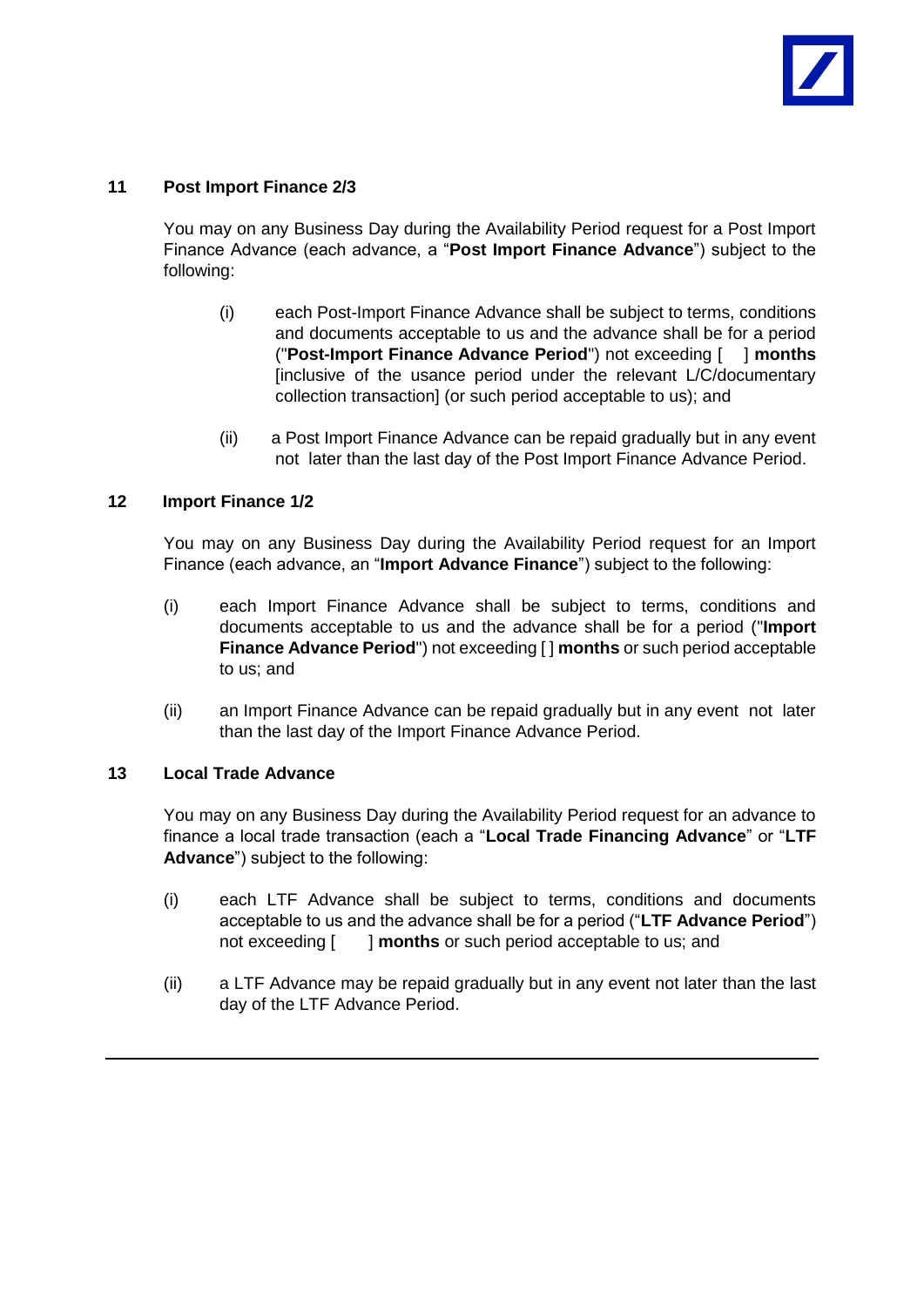# **SCHEDULE F PRICING**

| No.            | <b>Nature of Facilities</b>            | Rate of interest / commission / charges                                                                                                                                                                                                                                                                                                                                                                                                                                                                                                    |
|----------------|----------------------------------------|--------------------------------------------------------------------------------------------------------------------------------------------------------------------------------------------------------------------------------------------------------------------------------------------------------------------------------------------------------------------------------------------------------------------------------------------------------------------------------------------------------------------------------------------|
| 1.             | <b>Short Term Loans</b>                | [XXX%] per annum over [HIBOR/LIBOR/our<br>costs of fund]. Such interest shall be due and<br>payable on the last day of the relevant term and<br>calculated on the actual number of days elapsed<br>on a 365-day year basis                                                                                                                                                                                                                                                                                                                 |
| $\overline{2}$ | Overdraft                              | For <i>[local currency]</i> : charged at the higher of<br>(i) [XXX%] per annum over [our prevailing<br>prime rate] and (ii) [XXX%] per annum over<br>[our cost of funds] with monthly rests and<br>computed on a 365-day year basis, payable<br>on our demand or on such term as may be<br>agreed to by us.<br>For Alternate Currencies other than the<br>above: [XXX%] per annum over [our basic<br>rate] with monthly rests and computed on a<br>365-day year basis, payable on our demand<br>or on such term as may be agreed to by us. |
| 3              | Letters of Credit                      | [XXX%] for the first [amount] and [XXX%] for the<br>balance, payable upfront and non-refundable.                                                                                                                                                                                                                                                                                                                                                                                                                                           |
| 4              | Advances<br>under<br>Trust<br>Receipts | For <i>[local currency]</i> : charged at the higher of<br>(i) [XXX%] per annum over [our prevailing<br>prime rate] and (ii) [XXX%] per annum over<br>[our cost of funds] with monthly rests and<br>computed on a 365-day year basis.<br>For Alternate Currencies other than the<br>above: [XXX%] per annum over [our basic<br>rate] with monthly rests and computed on a<br>365-day year basis.<br>Payable on the last day of the applicable term.                                                                                         |
| 5              | <b>Bills Acceptances / Financing</b>   | On discounting a sight export Bill, we shall<br>$\bullet$<br>pay to you an amount equal to the face value<br>of such export Bill less our charges and<br>commissions. You shall pay to us on the date<br>of receipt by us of the proceeds of such export<br>Bill, interest at the rate determined by us to be<br>[XX%] per annum over <i>[our basic rate for</i><br><b>United</b><br><b>States</b><br><b>Dollar</b><br>and<br><b>Alternate</b><br>Currencies other than [local currency] or                                                |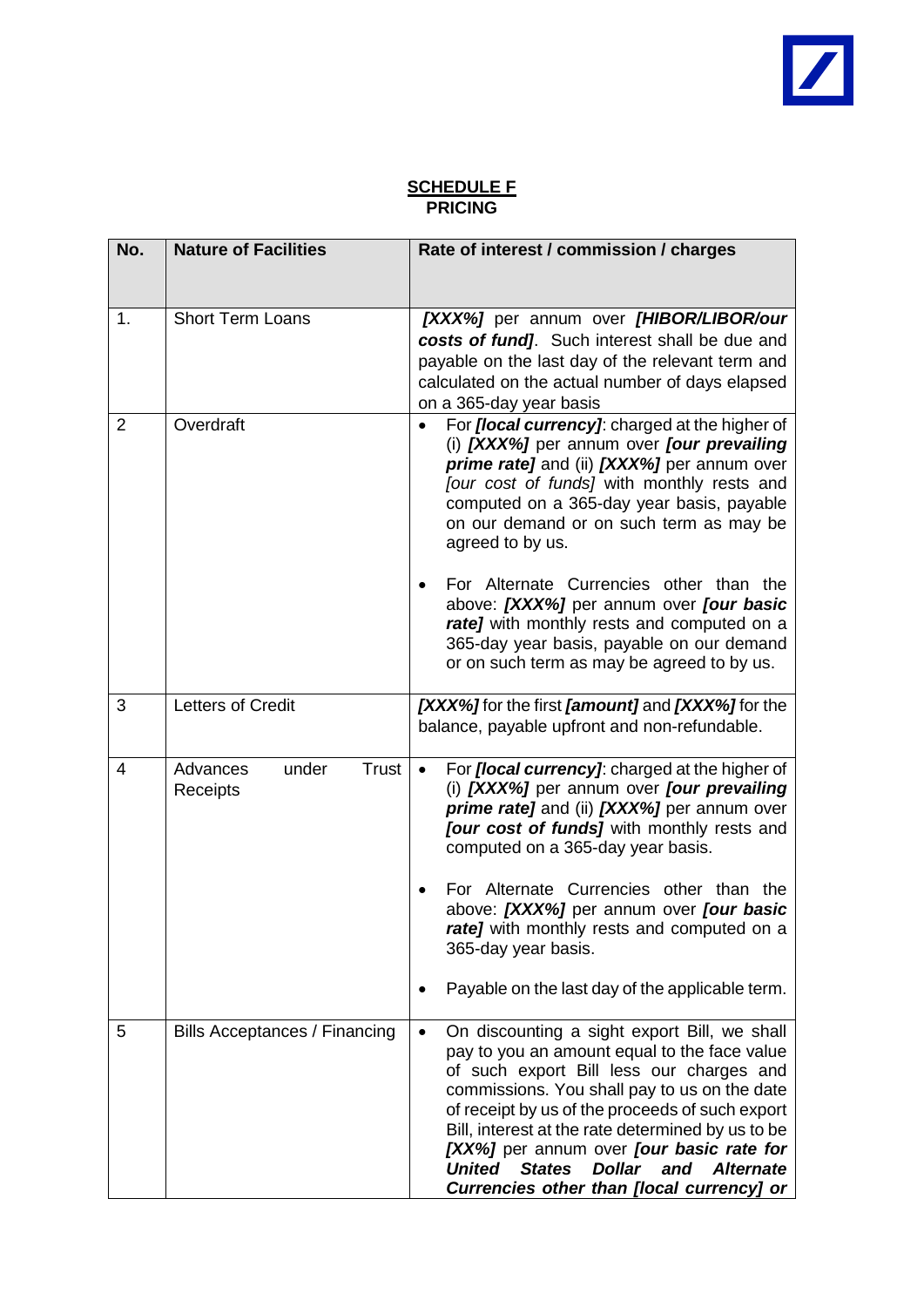

|                |                                            | [XX%] per annum over the higher of (i) our<br>prevailing prime rate and (ii) our cost of<br>funds for [local currency]] or such other<br>rate as we may notify you in writing from time<br>to time on the face value of the export Bill<br>calculated from the date after the day of<br>discounting to the date of our receipt of such<br>proceeds; and<br>On discounting a usance export Bill, we shall<br>$\bullet$<br>pay to you an amount equal to the face value<br>of such export Bill less our charges and<br>commissions and less the discount calculated<br>at the rate determined by us to be [XX%] per<br>annum over our basic rate for United States<br>Dollar and Alternate Currencies other than<br>local currency or [XX%] per annum over [the<br>higher of (i) our prevailing prime rate and<br>(ii) our cost of funds for [local currency]]<br>or such other rate as we may notify you in<br>writing from time to time on the face value of<br>such export Bill from the date after the day of<br>discounting to the date of maturity thereof. |
|----------------|--------------------------------------------|-----------------------------------------------------------------------------------------------------------------------------------------------------------------------------------------------------------------------------------------------------------------------------------------------------------------------------------------------------------------------------------------------------------------------------------------------------------------------------------------------------------------------------------------------------------------------------------------------------------------------------------------------------------------------------------------------------------------------------------------------------------------------------------------------------------------------------------------------------------------------------------------------------------------------------------------------------------------------------------------------------------------------------------------------------------------|
| 6              | Issuance of Standby Letters of<br>Credit   | [XXX%] per annum flat payable upfront and non-<br>refundable.                                                                                                                                                                                                                                                                                                                                                                                                                                                                                                                                                                                                                                                                                                                                                                                                                                                                                                                                                                                                   |
| $\overline{7}$ | <b>Issuance of Guarantee</b>               | [XXX%] per annum flat payable upfront and non-<br>refundable.                                                                                                                                                                                                                                                                                                                                                                                                                                                                                                                                                                                                                                                                                                                                                                                                                                                                                                                                                                                                   |
| 8              | Interbranch<br>Issuance<br>of<br>Guarantee | [XXX%] per annum flat payable upfront and non-<br>refundable.                                                                                                                                                                                                                                                                                                                                                                                                                                                                                                                                                                                                                                                                                                                                                                                                                                                                                                                                                                                                   |
| 9              | Post Import Finance                        | [XXX%] per annum over [HIBOR/LIBOR/our<br>costs of fund]. Such interest shall be due and<br>payable on the last day of the relevant term and<br>calculated on the actual number of days elapsed<br>on a 365-day year basis.                                                                                                                                                                                                                                                                                                                                                                                                                                                                                                                                                                                                                                                                                                                                                                                                                                     |

| No. | <b>Nature of Facilities</b>         | Rate of interest / commission / charges                                                                                                                                      |
|-----|-------------------------------------|------------------------------------------------------------------------------------------------------------------------------------------------------------------------------|
| 1.  | (a) REPRICING<br>METHODOLOGY OPTION | (a) Interest on each Advance shall be<br>payable at the rates to be mutually agreed<br>to between us or such other rate as we                                                |
|     | <b>Short Term Loans</b>             | may notify you in writing from time to time<br>(subject to prevailing ceiling<br>rates<br>prescribed by State Bank of Vietnam),<br>such rate according to market conditions. |
|     |                                     | The interest rate shall be (i) fixed for the whole<br>term of the Advance or (ii) fixed for interest period<br>to be reset throughout the term of the Advance.               |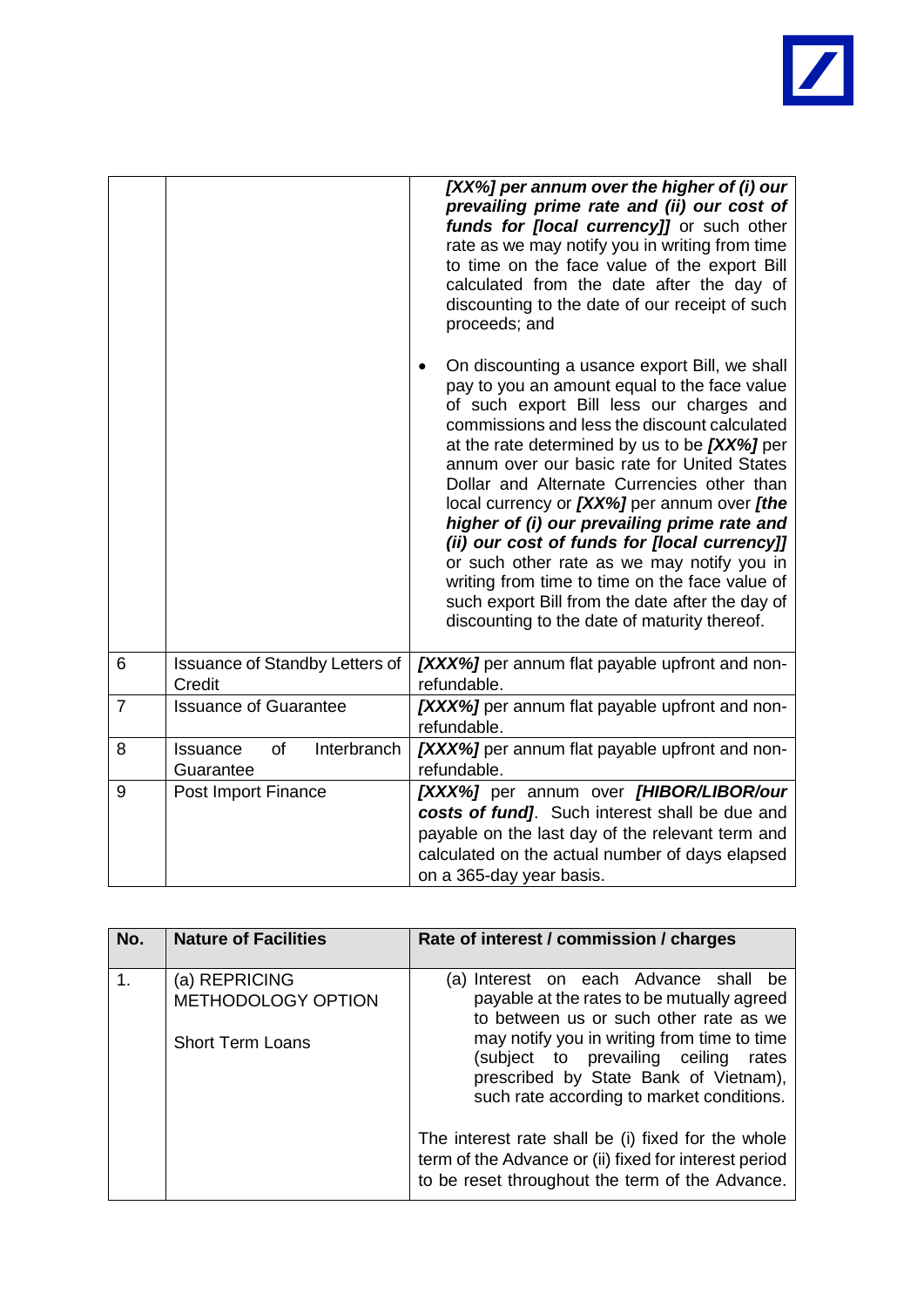

|   | (b) ROLLOVERAND<br><b>ROLVING OPTION</b><br>Short term loans | The interest rate shall be as indicated in the<br>drawdown notice, subject to our acceptance. For<br>(ii), we have the right to reset the interest period<br>and interest rate for each interest period at our<br>discretion. Interest shall be paid at the end of the<br>term of the Advance for (i) and at the end of each<br>interest period for (ii), and calculated on the<br>actual number of days elapsed on a 365-day year<br>basis.<br>(b) Interest on each Advance shall<br>be<br>payable at the rates to be mutually agreed<br>to between us or such other rate as we<br>may notify you in writing from time to time<br>(subject to prevailing ceiling<br>rates<br>prescribed by State Bank of Vietnam),<br>such rate according to market conditions.<br>Interest shall be due and payable on the last day<br>of the relevant term and calculated on the actual |
|---|--------------------------------------------------------------|----------------------------------------------------------------------------------------------------------------------------------------------------------------------------------------------------------------------------------------------------------------------------------------------------------------------------------------------------------------------------------------------------------------------------------------------------------------------------------------------------------------------------------------------------------------------------------------------------------------------------------------------------------------------------------------------------------------------------------------------------------------------------------------------------------------------------------------------------------------------------|
|   |                                                              | number of days elapsed on a 365-day year basis.                                                                                                                                                                                                                                                                                                                                                                                                                                                                                                                                                                                                                                                                                                                                                                                                                            |
| 2 | Overdraft                                                    | Interest shall be charged at our prevailing prime<br>rate or such other rate as we may notify you in<br>writing from time to time with monthly rests and<br>computed on a 365-day year basis.                                                                                                                                                                                                                                                                                                                                                                                                                                                                                                                                                                                                                                                                              |
| 3 | <b>Letters of Credit</b>                                     | Charges and commissions shall be payable<br>upfront as per our published Schedule of<br>Charges/Commissions (as amended from time to<br>time).                                                                                                                                                                                                                                                                                                                                                                                                                                                                                                                                                                                                                                                                                                                             |
| 4 | <b>Trust</b><br>Advances<br>under<br>Receipts                | For <i>[local currency]</i> : charged at the higher of<br>(i) [XXX%] per annum over [our prevailing<br>prime rate] and (ii) [XXX%] per annum over<br>[our cost of funds] with monthly rests and<br>computed on a 365-day year basis.                                                                                                                                                                                                                                                                                                                                                                                                                                                                                                                                                                                                                                       |
|   |                                                              | For Alternate Currencies other than the<br>above: [XXX%] per annum over [our basic<br>rate] with monthly rests and computed on a<br>365-day year basis.<br>Payable on the last day of the applicable term.                                                                                                                                                                                                                                                                                                                                                                                                                                                                                                                                                                                                                                                                 |
|   |                                                              |                                                                                                                                                                                                                                                                                                                                                                                                                                                                                                                                                                                                                                                                                                                                                                                                                                                                            |
| 5 | Bills Acceptances / Financing                                | On discounting a sight export Bill, we shall<br>pay to you an amount equal to the face value<br>of such export Bill less our charges and<br>commissions. You shall pay to us on the date<br>of receipt by us of the proceeds of such export                                                                                                                                                                                                                                                                                                                                                                                                                                                                                                                                                                                                                                |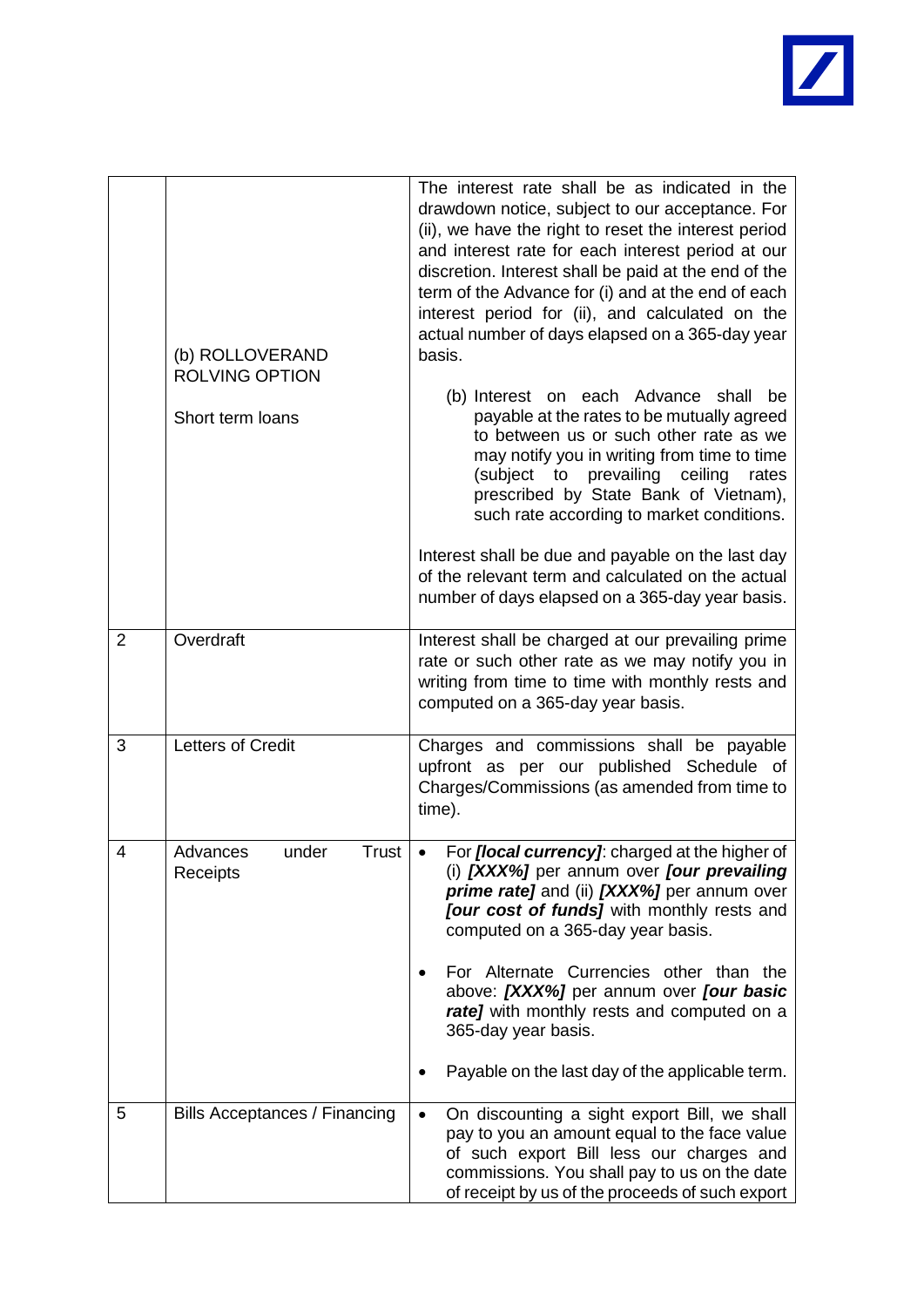

|   |                                                 | Bill, interest at the rate determined by us to be                                                                                                                                                                                                                                                                                                                                                                                                                                                                                                                                                                                                                                             |
|---|-------------------------------------------------|-----------------------------------------------------------------------------------------------------------------------------------------------------------------------------------------------------------------------------------------------------------------------------------------------------------------------------------------------------------------------------------------------------------------------------------------------------------------------------------------------------------------------------------------------------------------------------------------------------------------------------------------------------------------------------------------------|
|   |                                                 | [XX%] per annum over [our basic rate for<br><b>States</b><br><b>Dollar</b><br>United<br>and<br><b>Alternate</b><br>Currencies other than [local currency] or<br>[XX%] per annum over the higher of (i) our<br>prevailing prime rate and (ii) our cost of<br>funds for [local currency]] or such other<br>rate as we may notify you in writing from time<br>to time on the face value of the export Bill<br>calculated from the date after the date of<br>discounting to the date of our receipt of such<br>proceeds; and                                                                                                                                                                      |
|   |                                                 | On discounting a usance export Bill, we shall<br>٠<br>pay to you an amount equal to the face value<br>of such export Bill less our charges and<br>commissions and less the discount calculated<br>at the rate determined by us to be [XX%] per<br>annum over our basic rate for United States<br>Dollar and Alternate Currencies other than<br>local currency or [XX%] per annum over [the<br>higher of (i) our prevailing prime rate and<br>(ii) our cost of funds for [local currency]]<br>or such other rate as we may notify you in<br>writing from time to time on the face value of<br>such export Bill from the date after the date of<br>discounting to the date of maturity thereof. |
| 6 | <b>Pre-Export Advance</b>                       | Interest shall be payable at the rates to be<br>mutually agreed to between us or such other rate<br>as we may notify you in writing from time to time<br>(subject to prevailing ceiling rates prescribed by<br>State Bank of Vietnam), such rate according to<br>market conditions.                                                                                                                                                                                                                                                                                                                                                                                                           |
|   |                                                 | The interest rate shall be (i) fixed for the whole<br>term of the Pre-Export Advance or (ii) fixed for<br>interest period to be reset throughout the term of<br>the Pre-Export Advance. The interest rate shall<br>be as indicated in the drawdown notice, subject<br>to our acceptance. For (ii), we have the right to<br>reset the interest period and interest rate for each<br>interest period at our discretion. Interest shall be<br>paid at the end of the term of the Pre-Export<br>Advance for (i) and at the end of each interest<br>period for (ii), and calculated on the actual<br>number of days elapsed on a 365-day year basis.                                               |
| 7 | <b>Issuance of Standby Letters of</b><br>Credit | Charges and commissions shall be payable<br>upfront as per our published Schedule of                                                                                                                                                                                                                                                                                                                                                                                                                                                                                                                                                                                                          |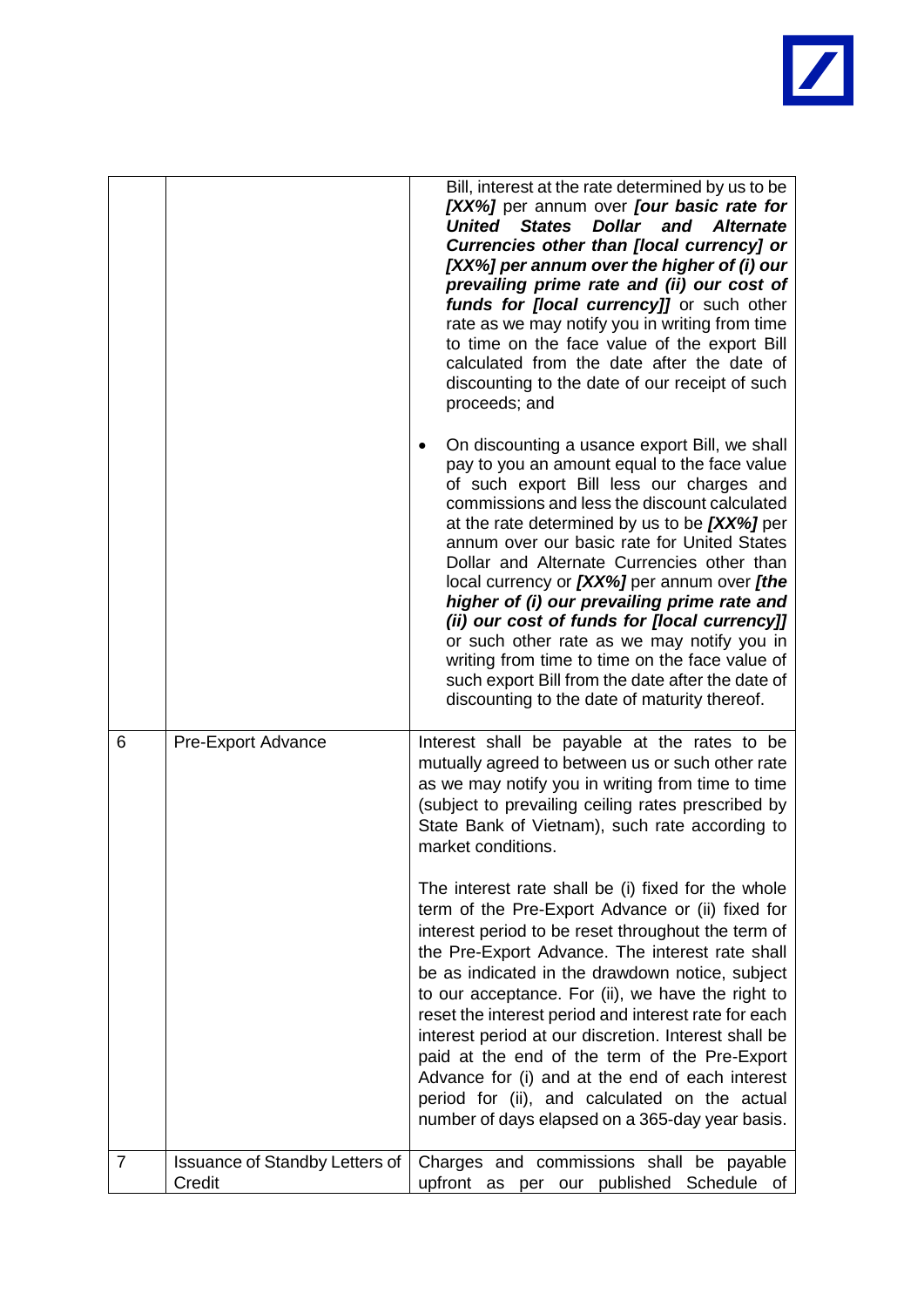

|    |                                                                         | Charges/Commissions (as amended from time to<br>time).                                                                                                                                                                                                                                                                                                                                                                                                                                                                                                                                                                                                                        |
|----|-------------------------------------------------------------------------|-------------------------------------------------------------------------------------------------------------------------------------------------------------------------------------------------------------------------------------------------------------------------------------------------------------------------------------------------------------------------------------------------------------------------------------------------------------------------------------------------------------------------------------------------------------------------------------------------------------------------------------------------------------------------------|
| 8  | <b>Issuance of Guarantee</b>                                            | Charges and commissions shall be payable<br>upfront as per our published Schedule of<br>Charges/Commissions (as amended from time to<br>time).                                                                                                                                                                                                                                                                                                                                                                                                                                                                                                                                |
| 9  | Issuance of Interbranch<br>Guarantee                                    | Charges and commissions shall be payable<br>upfront as per our published Schedule of<br>Charges/Commissions (as amended from time to<br>time).                                                                                                                                                                                                                                                                                                                                                                                                                                                                                                                                |
| 10 | (a) REPRICING<br><b>METHODOLOGY OPTION</b><br>Post Import Finance 1/2/3 | (a) Interest shall be payable at the rates to be<br>mutually agreed to between us or such<br>other rate as we may notify you in writing<br>from time to time (subject to prevailing<br>ceiling rates prescribed by State Bank of<br>Vietnam), such rate according to market<br>conditions.                                                                                                                                                                                                                                                                                                                                                                                    |
|    | (b) ROLLOVER OPTION                                                     | The interest rate shall be (i) fixed for the whole<br>term of the Post Import Finance Advance or (ii)<br>fixed for interest period to be reset throughout the<br>term of the Post Import Finance Advance. The<br>interest rate shall be as indicated in the<br>drawdown notice, subject to our acceptance<br>Advance. For (ii), we have the right to reset the<br>interest period and interest rate for each interest<br>period at our discretion. Interest shall be paid at<br>the end of the term of the Post Import Finance for<br>(i) and at the end of each interest period for (ii),<br>and calculated on the actual number of days<br>elapsed on a 365-day year basis. |
|    | Post Import Finance 1/2/3                                               | (b) Interest thereon shall be payable at the<br>rates to be mutually agreed to between us<br>or such other rate as we may notify you in<br>writing from time to time (subject to<br>prevailing ceiling rates prescribed by<br>State Bank of Vietnam). Such interest<br>shall be due and payable on the last day<br>of the Post Import Finance Period and will<br>be calculated on the actual number of<br>days elapsed on a 365-day year basis.                                                                                                                                                                                                                               |
| 11 | (a) REPRICING<br>METHODOLOGY OPTION                                     | (a) Interest shall be payable at the rates to be<br>mutually agreed to between us or such other<br>rate as we may notify you in writing from time<br>to time (subject to prevailing ceiling rates                                                                                                                                                                                                                                                                                                                                                                                                                                                                             |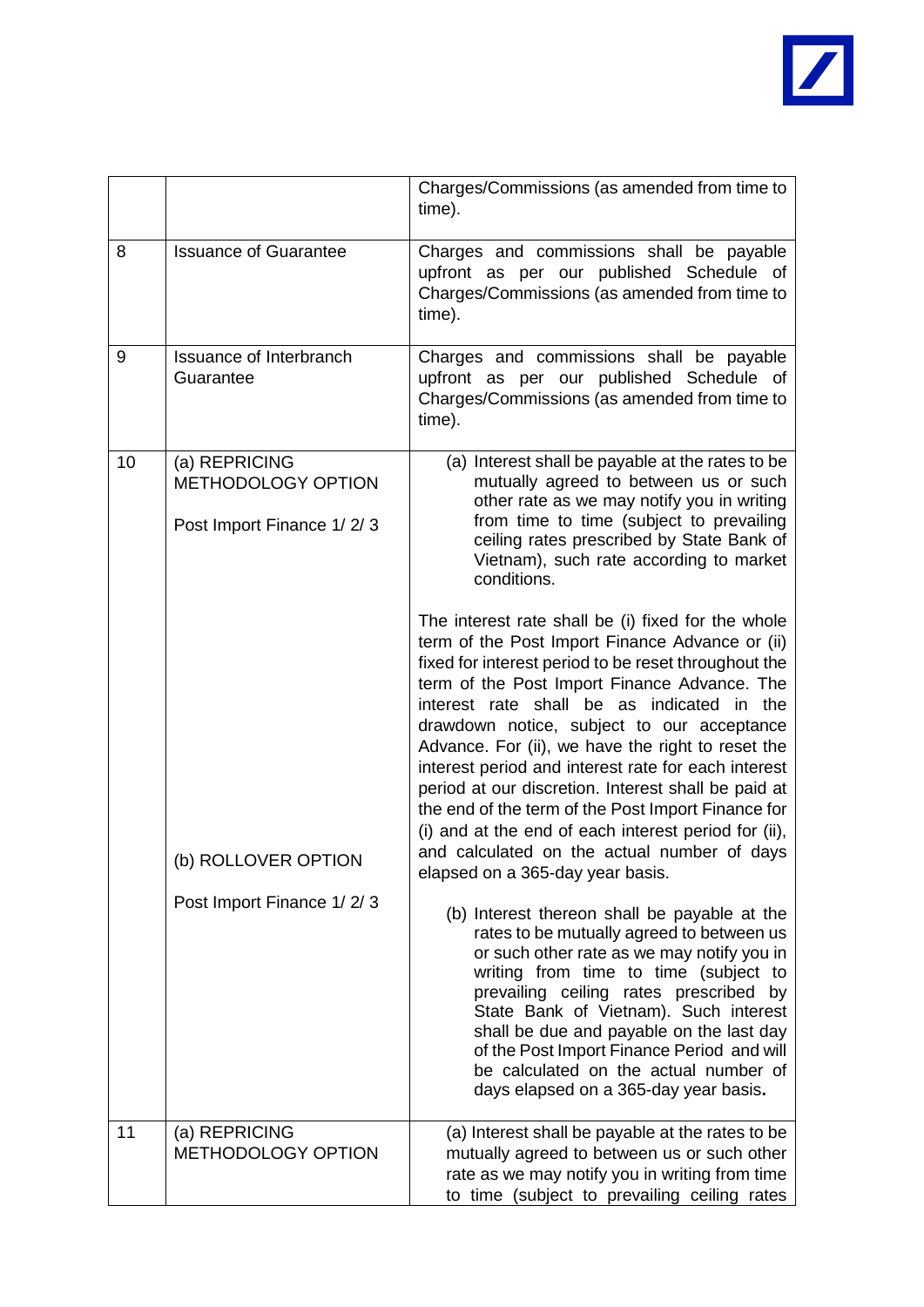

|    | Import Finance 1/2                                               | prescribed by State Bank of Vietnam), such<br>rate according to market conditions.                                                                                                                                                                                                                                                                                                                                                                                                                                                                                                                                                                             |
|----|------------------------------------------------------------------|----------------------------------------------------------------------------------------------------------------------------------------------------------------------------------------------------------------------------------------------------------------------------------------------------------------------------------------------------------------------------------------------------------------------------------------------------------------------------------------------------------------------------------------------------------------------------------------------------------------------------------------------------------------|
|    | (b) ROLLOVER OPTION                                              | The interest rate shall be (i) fixed for the whole<br>term of the Import Finance Advance or (ii) fixed<br>for interest period to be reset throughout the term<br>of the Import Finance Advance. The interest rate<br>shall be as indicated in the drawdown notice,<br>subject to our acceptance Advance. For (ii), we<br>have the right to reset the interest period and<br>interest rate for each interest period at our<br>discretion. Interest shall be paid at the end of the<br>term of the Import Finance for (i) and at the end<br>of each interest period for (ii), and calculated on<br>the actual number of days elapsed on a 365-day<br>year basis. |
|    |                                                                  | (b) Interest thereon shall be payable at the<br>rates to be mutually agreed to between us or<br>such other rate as we may notify you in writing<br>from time to time (subject to prevailing ceiling<br>rates prescribed by State Bank of Vietnam).<br>Such interest shall be due and payable on the<br>last day of the Import Finance Period and will<br>be calculated on the actual number of days<br>elapsed on a 365-day year basis.                                                                                                                                                                                                                        |
| 12 | a) REPRICING<br>METHODOLOGY OPTION<br><b>Local Trade Advance</b> | (a) Interest shall be payable at the rates to be<br>mutually agreed to between us or such<br>other rate as we may notify you in writing<br>from time to time (subject to prevailing<br>ceiling rates prescribed by State Bank of<br>Vietnam), such rate according to market<br>conditions.                                                                                                                                                                                                                                                                                                                                                                     |
|    |                                                                  | The interest rate shall be (i) fixed for the whole<br>term of the Local Trade Advance or (ii) fixed for<br>interest period to be reset throughout the term of<br>the Local Trade Advance. The interest rate shall<br>be as indicated in the drawdown notice, subject<br>to our acceptance. For (ii), we have the right to<br>reset the interest period and interest rate for each<br>interest period at our discretion. Interest shall be<br>paid at the end of the term of the Local Trade<br>Advance for (i) and at the end of each interest<br>period for (ii), and calculated on the actual                                                                |
|    | (b) ROLLOVER OPTION                                              | number of days elapsed on a 365-day year basis.                                                                                                                                                                                                                                                                                                                                                                                                                                                                                                                                                                                                                |
|    | Local Trade Advance                                              |                                                                                                                                                                                                                                                                                                                                                                                                                                                                                                                                                                                                                                                                |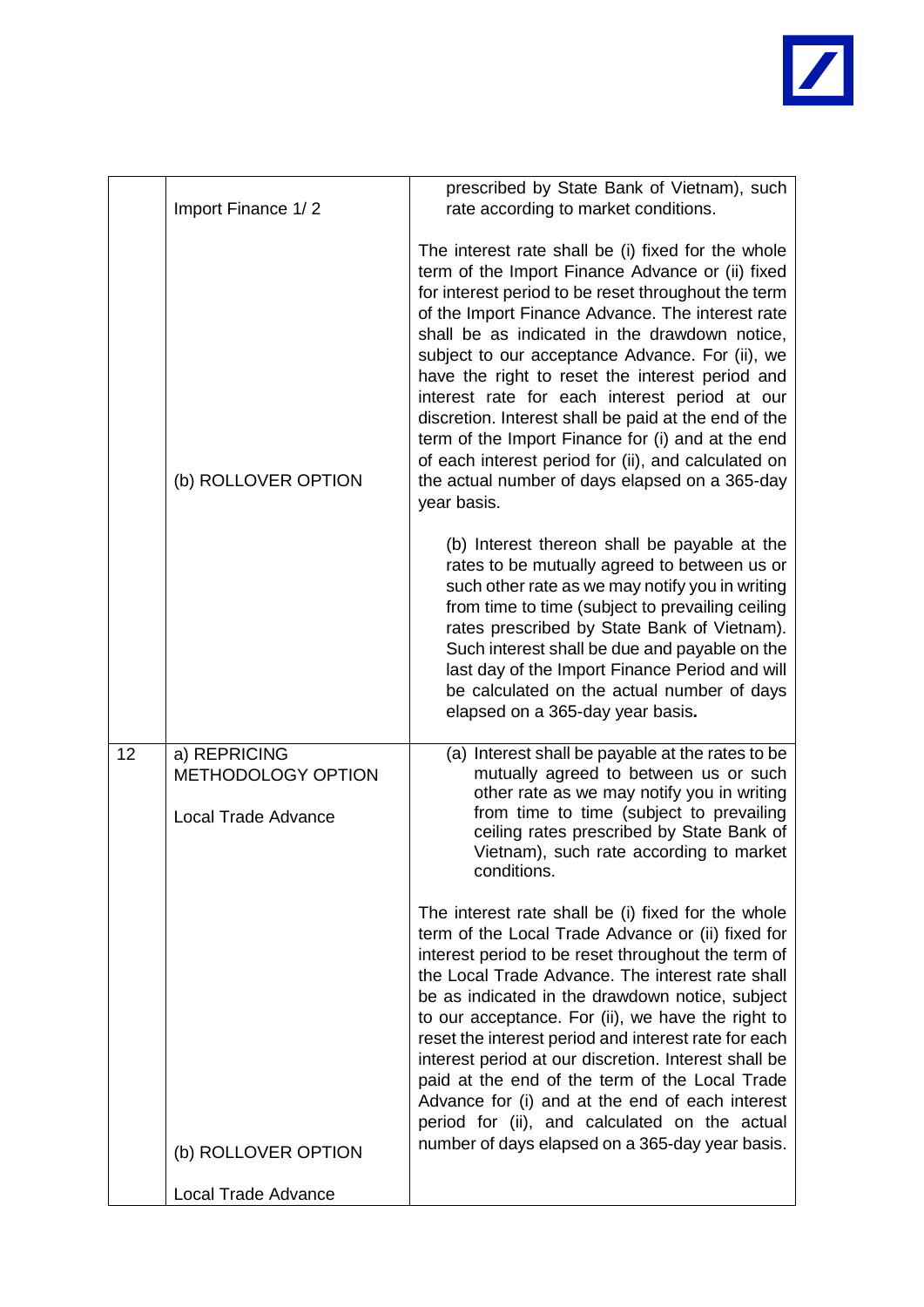

| (b) Interest thereon shall be payable at the |
|----------------------------------------------|
| rates to be mutually agreed to between us    |
| or such other rate as we may notify you in   |
| writing from time to time (subject to        |
|                                              |
| prevailing ceiling rates prescribed by       |
| State Bank of Vietnam). Such interest        |
| shall be due and payable on the last day     |
|                                              |
| of the Local Trade Advance Period and        |
| will be calculated on the actual number of   |
|                                              |
| days elapsed on a 365-day year basis.        |
|                                              |
|                                              |

Note:

- (a) The interest accrued from any advance of funds under the Facilities shall be calculated for the period during which any of your payment obligations under the relevant advance of funds arise and remain outstanding (the *interest calculation period*).
	- (i) **Applicable to Short Term Loans and Overdraft**: Unless this Agreement provides otherwise, the interest calculation period shall starts from the date on which any such payment obligation arises (being the date of drawdown or disbursement of funds and the date of any utilization of the Overdraft Facility) up until the day before the date of full settlement of the relevant payment obligations (namely including the first day but excluding the last day of the interest calculation period)*.*
	- (ii) **Applicable to Facilities other than Short Term Loans and Overdraft**: Unless this Agreement provides otherwise, the interest calculation period shall starts from the date after the day on which any such payment obligation arises up until the day of full settlement of the relevant payment obligations (namely excluding the first day but including the last day of the interest calculation period)*.*
- (b) The interest shall be calculated (i) on the actual balance (for example only, and without intending the examples to be anything other than illustrations, the outstanding principal not yet due, the actual overdue debt principal, or the actual balance of overdue interest, as the case may be) at the end of the day for calculating interest (corresponding to paragraph a(i) immediately above) or at the beginning of the day for calculating interest (corresponding to paragraph a(ii) immediately above), (ii) for the number of days elapsed during which the actual balance is maintained and (iii) in application of the interest rates determined in accordance with this Agreement.
- (c) The rates of interest are to be expressed as percentage rates per annum on a 365-day year basis. For conversion of interest rates from a per-annum basis to a per-month / per-week / per-day / per-hour basis or vice versa, (i) one month is 30 days, (ii) one week is 7 days and (iii) one day is 24 hours.
- (d) Unless this Agreement provides otherwise, the amount of interest for an interest period shall be the total daily interest for all the days within such interest period, which is calculated in accordance with the following formula: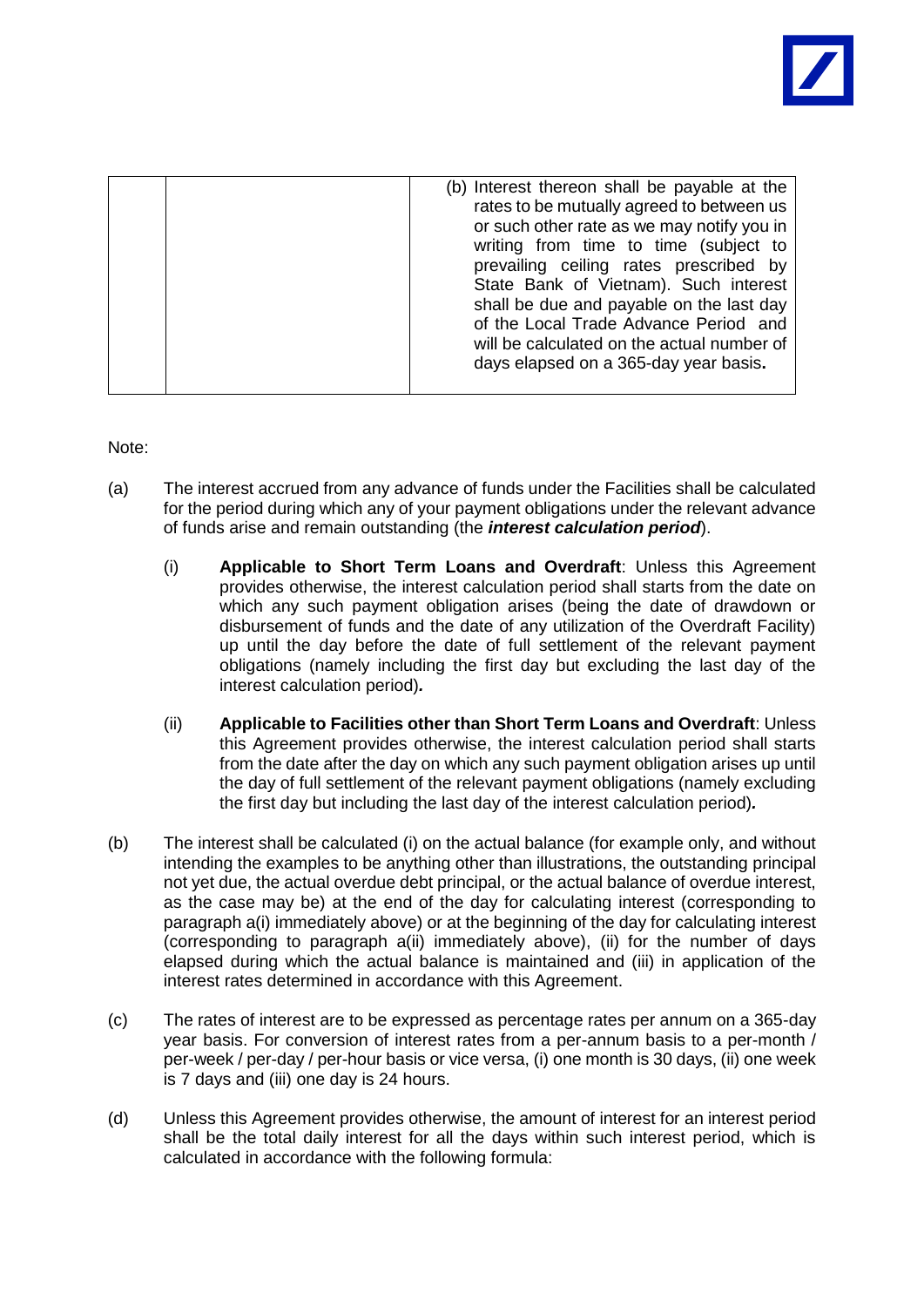

∑ (Actual balance x Number of actual days elapsed x Applicable interest rate)  $Interest =$ 

365

- (e) In addition, interest on utilization in excess of the limit and overdue interest as applicable will be levied. In particular, interest on late repayment, on any overdue sum and/or on advances that are not used for the specified purpose will be charged at *[xxx%]* above the applicable interest rate.
- (f) Default interest on overdue interest as applicable will be levied at *[10% per annum]* on the outstanding overdue interest for the period of late payment, unless we agree otherwise.
- (g) The rates of interest and the method of interest calculation stated above are valid until further notice and are subject to our internal reviews and changes including as per prevailing regulations.

## **SCHEDULE G UNDERTAKINGS**

You hereby covenant that so long as the Facilities or any sum thereunder are outstanding, you shall:

- (1) From time to time at our reasonable request forthwith deliver to us such information about your business, assets and financial condition as we may reasonably require for the purpose of our credit, legal, risk and/or compliance evaluation purpose in connection with the Facilities. Provided that if any information is confidential and you are under a confidentiality undertaking that prohibits the disclosure of such information by you, you shall inform us of the same and we shall consult with you to explore an acceptable alternative approach.
- (2) Furnish us as soon as possible and in any event not later than (i) 180 days after the close of each financial year an originally signed or certified true copy of your audited financial reports and balance sheet together with the profit and loss statements and (ii) 90 days after the end of the first six months of each financial year your unaudited financial statements in respect of that six month period prepared in accordance with generally accepted accounting principles and practices and consistently applied, and certified by such officer as authorized by you for that purpose.
- (3) Give us notice in writing as soon as you are aware that *[XXX - Name of shareholder]* has ceased to own, directly or indirectly, at least *[XX]* % of your issued and paid up capital.

AND/OR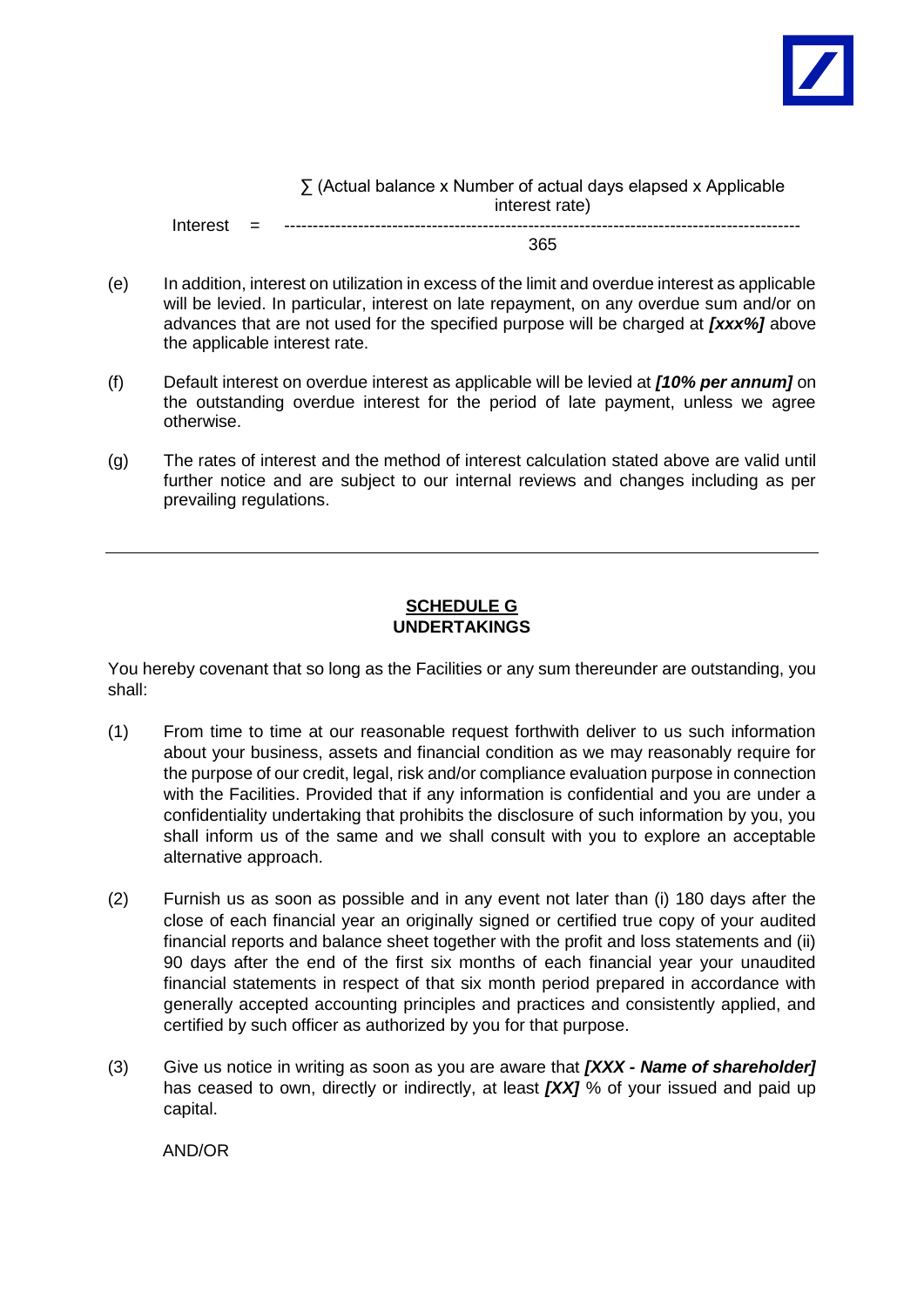

(i) Ensure that all of your shareholders or members having representation on your board of directors or members' council, as the case may be, shall jointly and severally retain their shareholding and management control in you in the same ratio as existing on the date of your last audited balance sheet and (ii) provide us with written notice of any change in such shareholding and management control as soon as such information is available to you. We reserve the right to consider this as a Termination Event (as defined in Schedule I). *[Names and shareholding of majority shareholders may be mentioned].* 

- (4) Ensure that your payment obligations under the Facilities will at all times rank at least *pari passu* with all your other present and future unsecured indebtedness.
- (5) Not create or allow to exist any encumbrance or security over your assets save for (i) existing security which has been disclosed to us in writing prior to the date hereof, or (ii) security created with our prior written consent *[(which shall not be unreasonably withheld)]\**, or (iii) security which you shall at the same time extend to us on a *pari passu* basis to cover the Facilities, or (iv) any liens arising solely by operation of law which secure obligations with respect to payments which are not overdue, or (v) encumbrance or security created over assets to secure solely the financing for the purchase by you of such assets and any related capital expenditure thereof, or (vi) any security that you are required to give solely pursuant to a court order as security only and strictly for legal costs in connection with a litigation commenced by or against you, provided that you shall promptly give us written notice of any such requirement.
- (6) Give us prior written notice of each and every reorganisation, amalgamation, reconstruction, takeover, scheme of compromise or arrangement or amendment of any provision of your constitutive documents, and further obtain our prior written consent *[(which we shall not unreasonably withhold)]\**if any such occurrence may adversely affect any of our rights under the Facilities.

*[\*(5) and (6): The phrase in square brackets shall only be used with clients rated at iBB and better. It shall not be used with clients rated below iBB, except with specific prior approval (obtained prior to sending out a draft FOL) from CRM (A7 Credit Authority holder) and any one of the Regional Head of (a) GTB, (b) TFCMC or (c) TF]*

# **SCHEDULE H SECURITY**

*[List the security]*

*[Insert the name of the security issuer or guarantor]* shall be known as the "**Security Party**".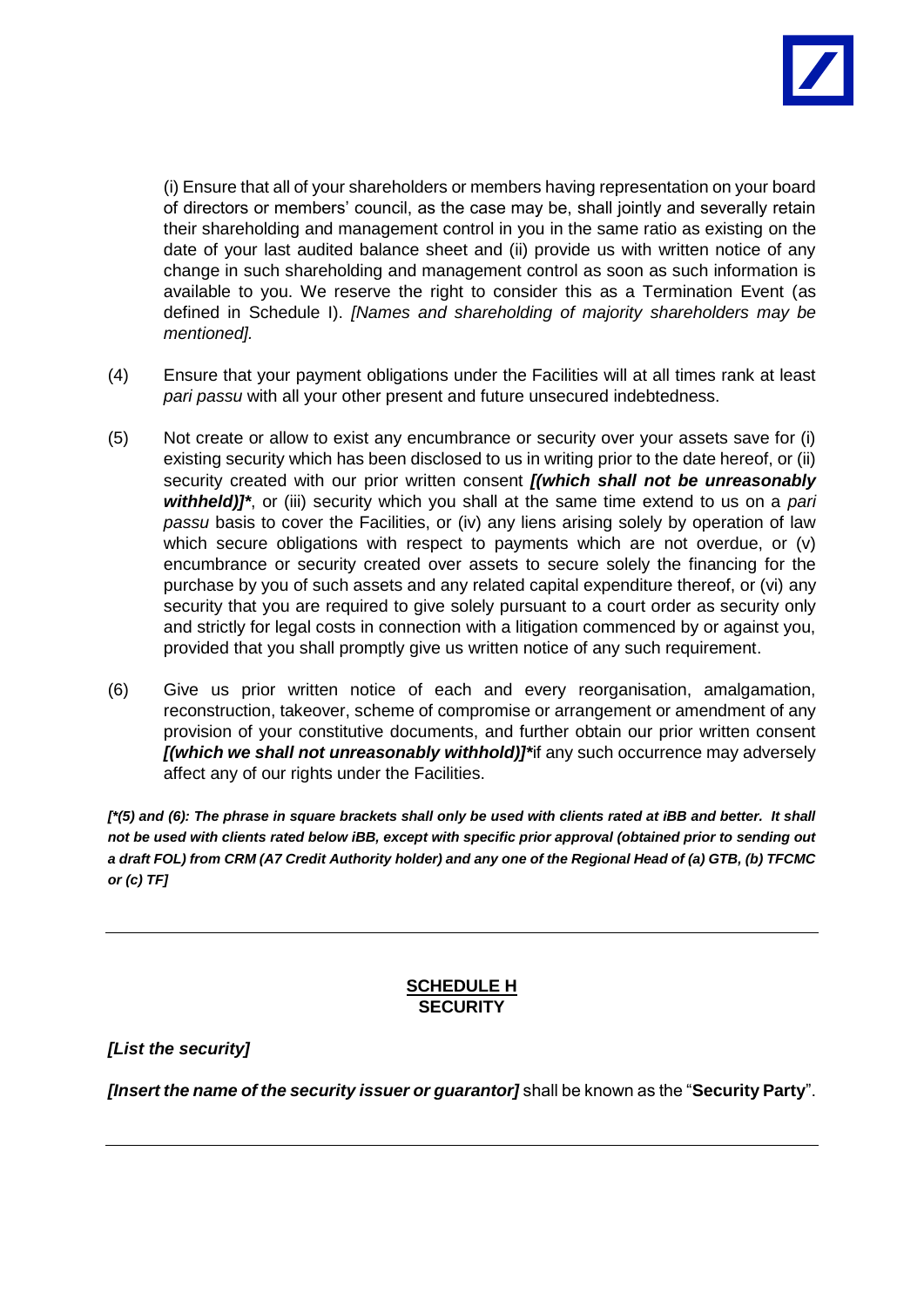

## **SCHEDULE I TERMINATION EVENTS**

Each of the following is a termination event ("**Termination Event**"):

- (1) You do not pay any sum payable by you under the Facilities.
- (2) You do not perform or comply with any of your obligations under the Facilities.
- (3) Any representation made by you is incorrect.
- (4) Any of your or any Security Party's indebtedness towards any creditor(s) exceeding in aggregate the amount that is 0.5 percent of your Tangible Net Worth is not paid when due.

"**Tangible Net Worth**" means your shareholders' equity less intangible as calculated in accordance with generally accepted accounting principles applicable to you.

- (5) Any action or step (such as submission of petition, application or resolution) or any court proceeding is taken or started for your or any Security Party's dissolution, liquidation, winding-up or similar action or for the appointment of a receiver, judicial manager, trustee or similar officer of you or any Security Party or over all or any of your or any Security Party's assets.
- (6) *[XXX - Name of shareholder]* ceased to own, directly or indirectly, at least *[XX]*% of your issued and paid up capital.
- (7) Where a security (including a guarantee) (i) has an expiry date (whether fixed or otherwise), such security is not extended or renewed to our satisfaction at least fifteen Business Days before the said expiry date or (ii) ceases to be valid or enforceable.
- (8) There is a change in circumstance which in our reasonable opinion is material and may adversely affect your or any Security Party's ability to perform any of your or its obligations under the Facilities or security.

If any Termination Event has occurred, then at any time thereafter we shall be entitled by notice to you to terminate the Facilities and/or demand that you forthwith repay all outstanding amounts under the Facilities and pay to us such cash amount sufficient to cover all contingent or future liabilities thereunder.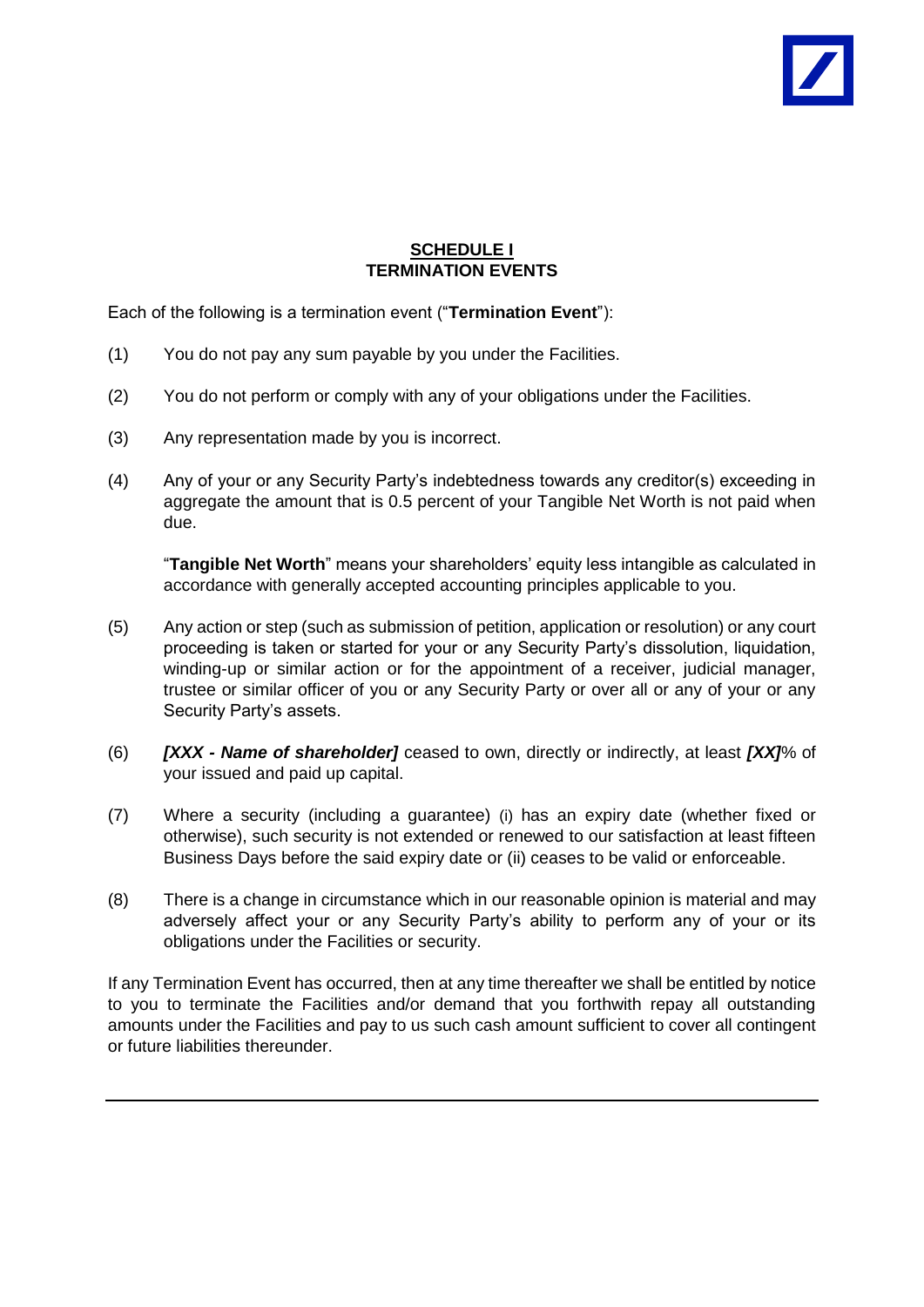# **SCHEDULE J OTHER CONDITIONS**

### **1. PAYMENT**

- 1.1 Each payment (whether principal, interest or otherwise) under the Facilities will be made when due without any deduction, in immediately available and good funds and in the currency outstanding. If you are required by law to deduct any payment, you shall pay us such further sum to ensure that we received the same amount as if no deduction had been made.
- 1.2 If we receive a payment that is insufficient to discharge all the amounts then due and payable by you under the Facilities, we shall apply that payment towards your obligations under the Facilities in the following order:

(a) firstly, in or towards payment pro rata of any accrued interest, fee or commission due but unpaid under this Agreement;

(b) secondly, in or towards payment pro rata of any principal due but unpaid under this Agreement; and

(c) thirdly, in or towards payment pro rata of any other sum due but unpaid under the Facilities.

1.3 We shall have the right to vary the order set out in paragraphs 1.2 (a) to 1.2 (c) above.

#### **2. PREPAYMENT**

You shall compensate us for any cost, loss, tax, duty and expense (including fund breakage cost) that we may incur/suffer in connection with any prepayment under the Facilities (including pursuant to a Termination Event). Fund breakage cost will include any amount required to compensate us for any related loss, premium, penalty or expense incurred or to be incurred as a result of repaying or redeploying any funds borrowed or commitments entered into by us including any amount payable between our internal divisions as a consequence of the prepayment. Any compensation or amount shall be determined by us at our sole discretion acting in good faith and shall be conclusive and binding on you.

#### **3. OVERDUE DEBT AND LOAN RESTRUCTURING**

- 3.1 Without prejudice to the applicability of any other provisions in this Agreement, any outstanding principal under the Facilities which you are unable to repay when due shall become overdue debt to which overdue interest shall be applied in accordance with Schedule F, unless we agree otherwise. For your information only, we shall notify you of any debt becoming overdue with specifics on the amount of the outstanding principal which became overdue, the time when it became overdue, and the interest rate applicable to the overdue principal debt.
- 3.2 Restructuring of any payments under the Facilities shall be decided by us at our sole discretion.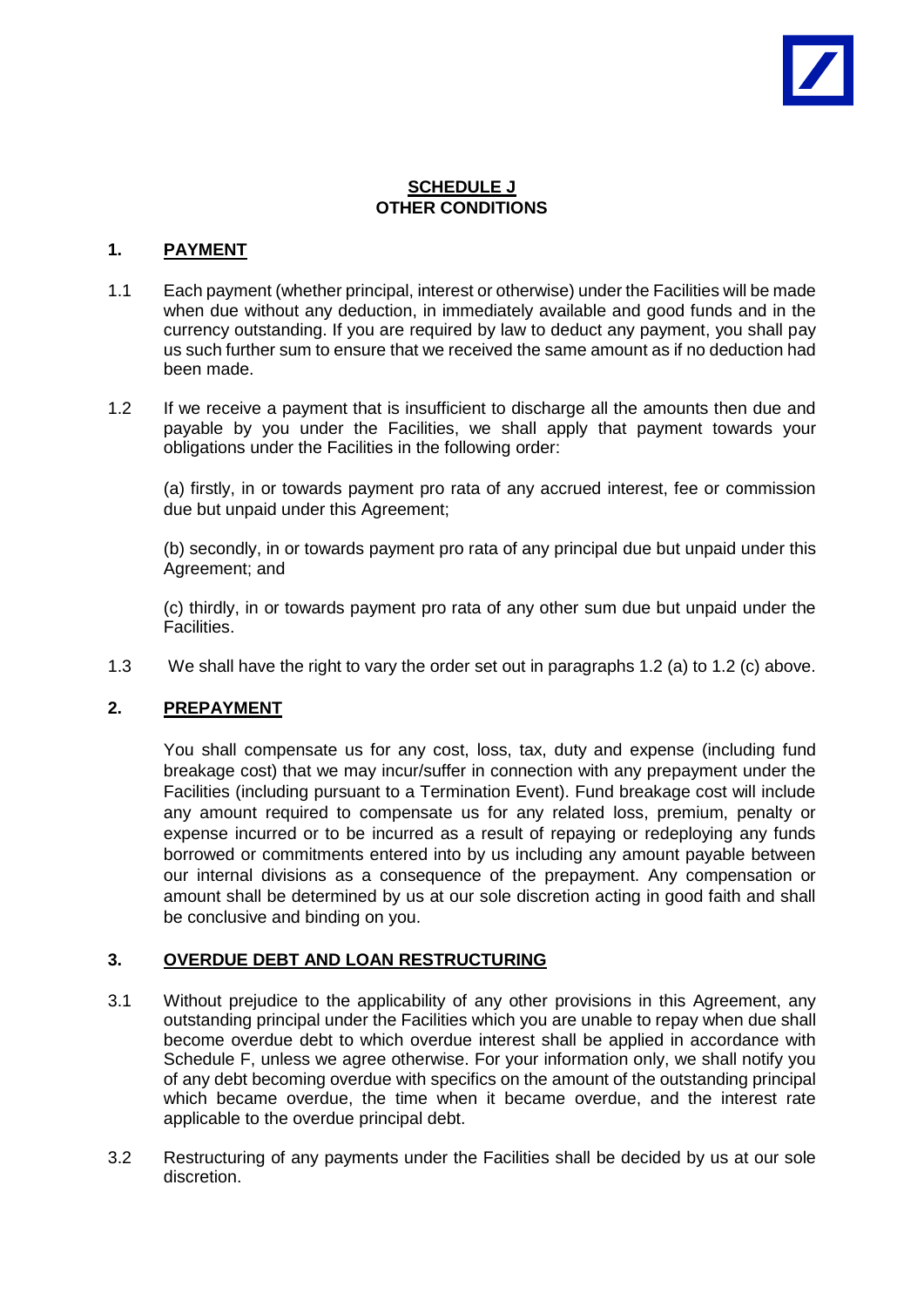# **4. NEW CIRCUMSTANCES**

- 4.1 If due to any change in (or in the interpretation of) any applicable laws, regulations, directives or requirements of any authority (including the introduction of or change in any reserve or liquidity requirements), our cost of maintaining the Facilities is increased or our return from the Facilities is decreased, you shall pay us such reasonable sum as will compensate us for such increase or decrease, provided that we shall notify you of such increase or decrease as soon as we are aware of the same and shall give you information on the calculation of such increase or decrease.
- 4.2 If at any time (a) it becomes unlawful for us to make, fund or allow to remain outstanding any of the Facilities or (b) it is or will become unlawful for you to perform or comply with any of your obligations under the Facilities, then (i) we shall be entitled to cancel the Facilities and (ii) if we so reasonably require, you shall on such date as we shall specify repay all outstandings under the Facilities (together with accrued interest) and/or pay to us such amount equals to the contingent or future liabilities under the Facilities.

# **5. REPRESENTATIONS**

You represent to us that (i) you are duly incorporated under the laws of your country of incorporation with the power and authority to enter into and exercise your rights and perform your obligations under the Facilities, (ii) all actions required to authorise your execution of this Agreement and your performance of your obligations under the Facilities have been duly taken and your exercise of your rights and performance of your obligations under the Facilities will neither contravene any law or regulations to which you are subject nor cause you to be in breach of or default under any agreement/document binding on you or any of your assets, (iii) your obligations under the Facilities are legal, valid, binding and enforceable against you, (iv) all governmental or other licenses, consents, registration, filings, actions and/or authorisations requisite for such execution, delivery and performance (including any utilisation) have been obtained or complied with and are in full force and effect, (v) you have complied with and shall continue to comply with all laws, rules, directives, sanctions and regulations applicable to you, and (vi) each of these representations will remain correct and complied with so long as the Facilities and/or any sum thereunder remain outstanding.

# **6. BUSINESS DAYS**

"**Business Days**" as mentioned in this Agreement mean any day (excluding Saturday, Sunday and public holiday) that banks are open for business in Vietnam.

# **7. SUCCESSION**

The terms applicable to the Facilities shall benefit and be binding on yourselves and ourselves and your and our permitted assignees and respective successors.

# **8. ASSIGNMENT**

You may not without our prior written consent assign or transfer any of your rights, benefits and obligations under the Facilities. We may grant participations, purchase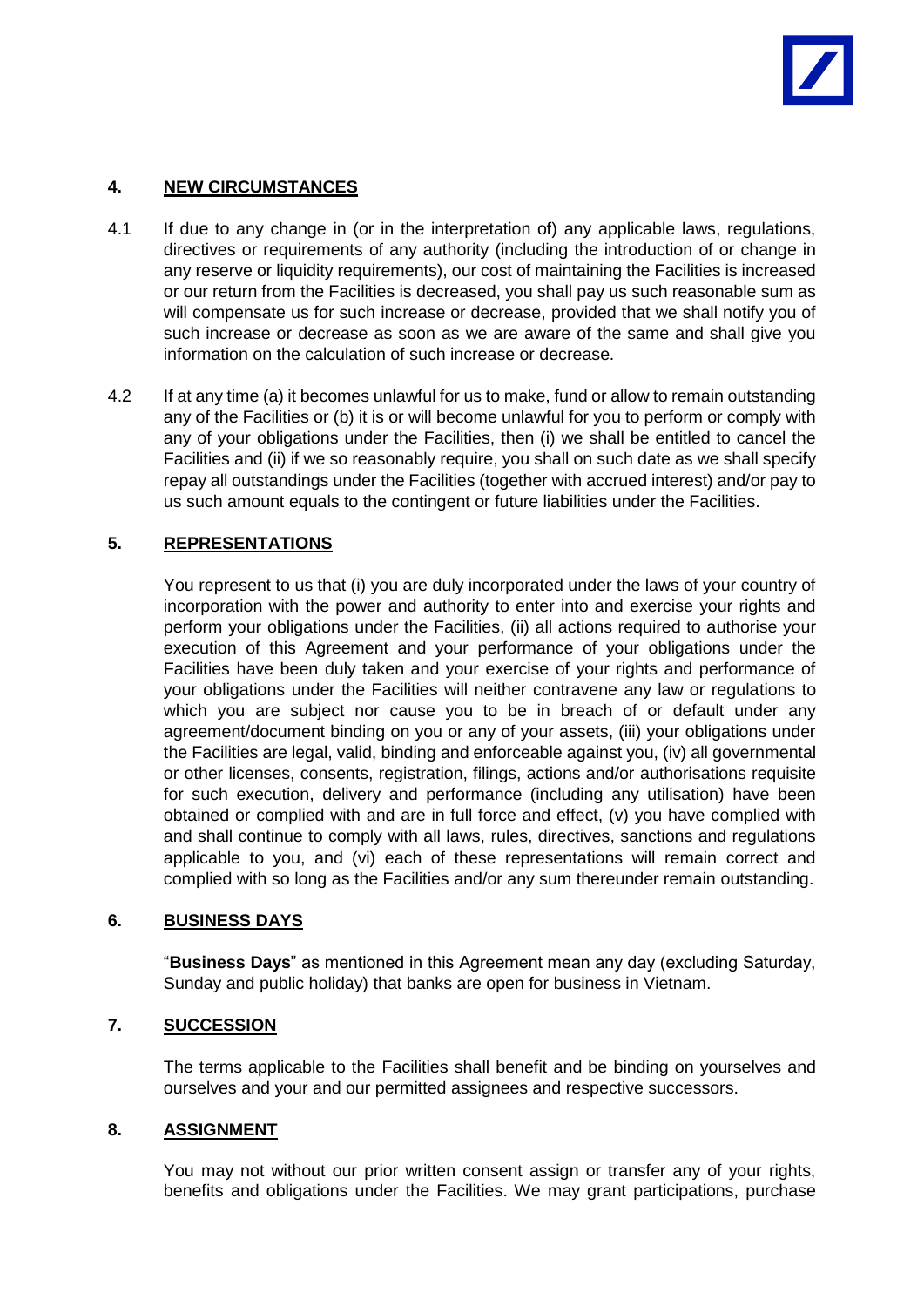

insurance cover and/or enter into risk, credit, derivative, hedging or similar instruments (including collateralized debt obligation) in respect of any of our rights, benefits and obligations under the Facilities. We may assign or transfer any of our rights, benefits and obligations under the Facilities provided it shall not result in any higher costs to you.

## **9. DISCLOSURE**

We are hereby authorised and requested to disclose information relating to the Facilities and/or you to any Security Party, any party in-charge of the allocation/control of the Facilities under an umbrella or similar structure (if applicable), any branch, office or entity within the Deutsche Bank AG group, any party for the purpose under Clause 8 (Assignment), including potential assignee any person proposing or entering into a contractual relationship with us with respect to the Facilities, any regulator or court, and/or any party required by law, regulation or rule. Where there are more than one borrowers under the Facilities, we are also authorised to disclose the information to the other borrowers.

#### **10. EXPENSES**

All costs and expenses (including legal fees, stamp duty, goods and services tax and any other taxes) incurred by us in connection with this Agreement the Facilities or any Termination Event shall be for your account.

#### **11. CURRENCY INDEMNITY**

No payment to us (whether under any judgement or court order or otherwise) shall discharge the outstanding amount in respect of which it was made unless and until we shall have received payment in full in the currency in which that payment was to be made in accordance with the terms of this Agreement (the "**Relevant Currency**"). To the extent the amount of any payment shall on conversion on such terms as we may determine into the Relevant Currency falls short of such outstanding amount expressed in the Relevant Currency, you shall indemnify us against the shortfall and we shall have a separate cause of action against you to recover the amount of the shortfall.

#### **12. RISKS**

The Facilities are extended to you on the basis that you are fully aware that borrowing in and assuming payment obligations in different currencies could involve foreign exchange risks which may result in exchange losses to you. You accept full responsibility for your choice of the currency(ies) of the Facilities and in making available the Facilities, we do not imply any statement or warranty whatsoever as to the merit now or in future of the currency(ies) thereof.

#### **13. PARTIAL INVALIDITY**

Should any term or provision of the Facilities be unenforceable or invalid, the other terms and provisions shall remain in force.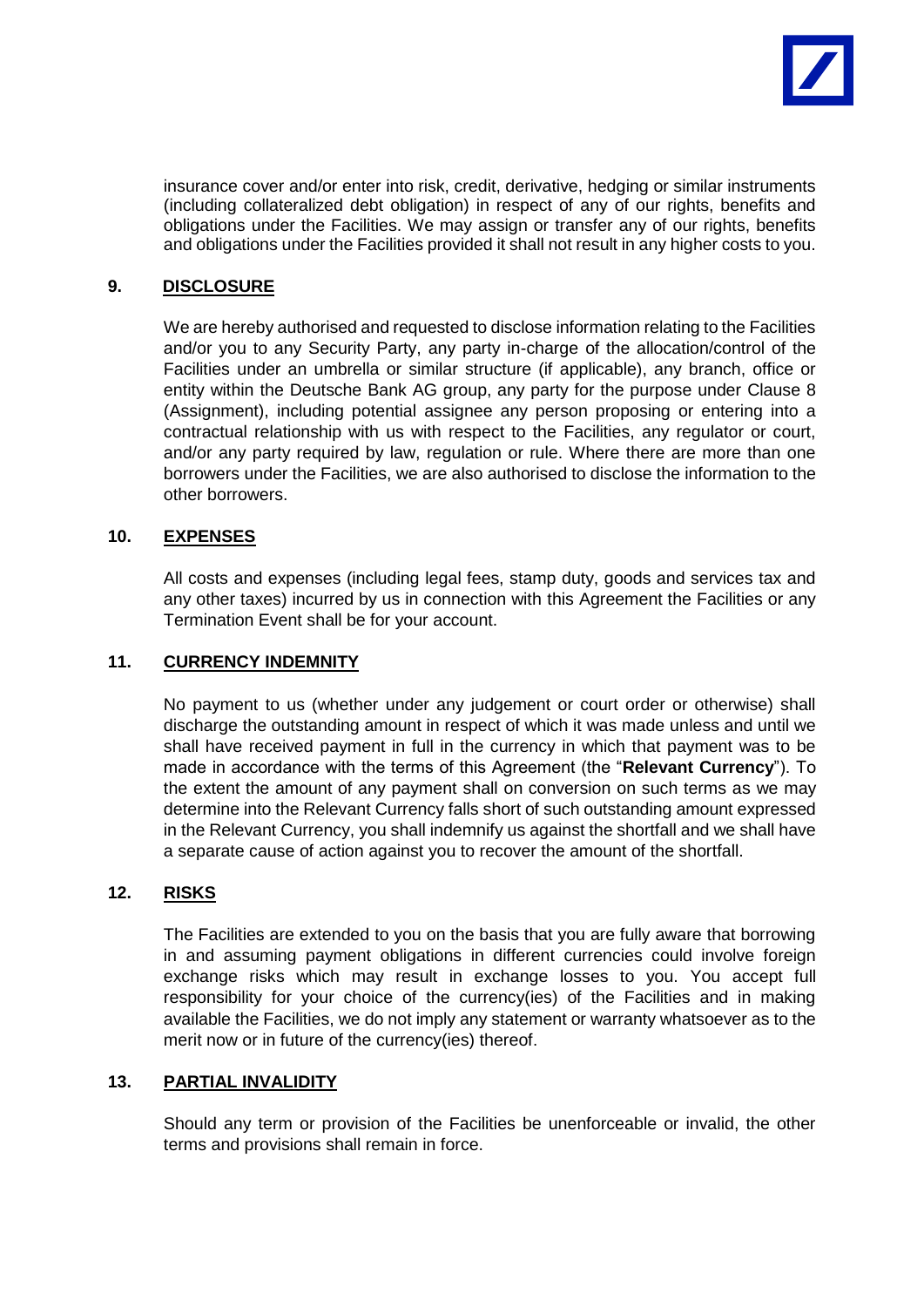# **14. AMENDMENT**

This Agreement including the Schedules may be amended by us at any time upon giving notice to you.

# **15. OUR GENERAL BUSINESS CONDITIONS or TRANSACTION BANKING SERVICES AGREEMENT - GENERAL CONDITIONS ("GC")**

The GC is also applicable to the Facilities. If there is any conflict between a provision of the GC and a provision of this Agreement, the provision of this Agreement will prevail.

# **16. NEW COVENANT**

You shall give us the right of first refusal for all foreign exchange (FX) conversions that may be required for any utilisation of or repayment under the Facilities unless our rate or pricing is not competitive.

# **17. IMMUNITY**

(a) The entry into by you or any Security Party of this Agreement or security document constitutes, and the exercise by you or any Security Party of your or its rights and performance of your or its obligations under this Agreement or security document will constitute, private and commercial acts performed for private and commercial purposes. Neither you nor any Security Party will be entitled to claim immunity from suit, execution, attachment or other legal process in any proceedings taken in its jurisdiction of incorporation in relation to this Agreement or any Security Document.

(b) You irrevocably and unconditionally agree not to claim any immunity from proceedings brought by us against you in relation to this Agreement or Security Document and to ensure that no such claim is made on your behalf, consent generally to the giving of any relief or the issue of any process in connection with those proceedings and waive all rights of immunity in respect of you or your assets.

# **18. LAW**

This Agreement shall be governed by the laws of Vietnam and the courts of Vietnam shall have non-exclusive jurisdiction over all legal action and proceedings arising under the Facilities.

# **SCHEDULE K COUNTRY SPECIFIC REGULATORY CLAUSES**

# **1. LANGUAGE**

This Agreement is made in both English and Vietnamese. The English version shall prevail in the case of any inconsistency, unless otherwise required by law.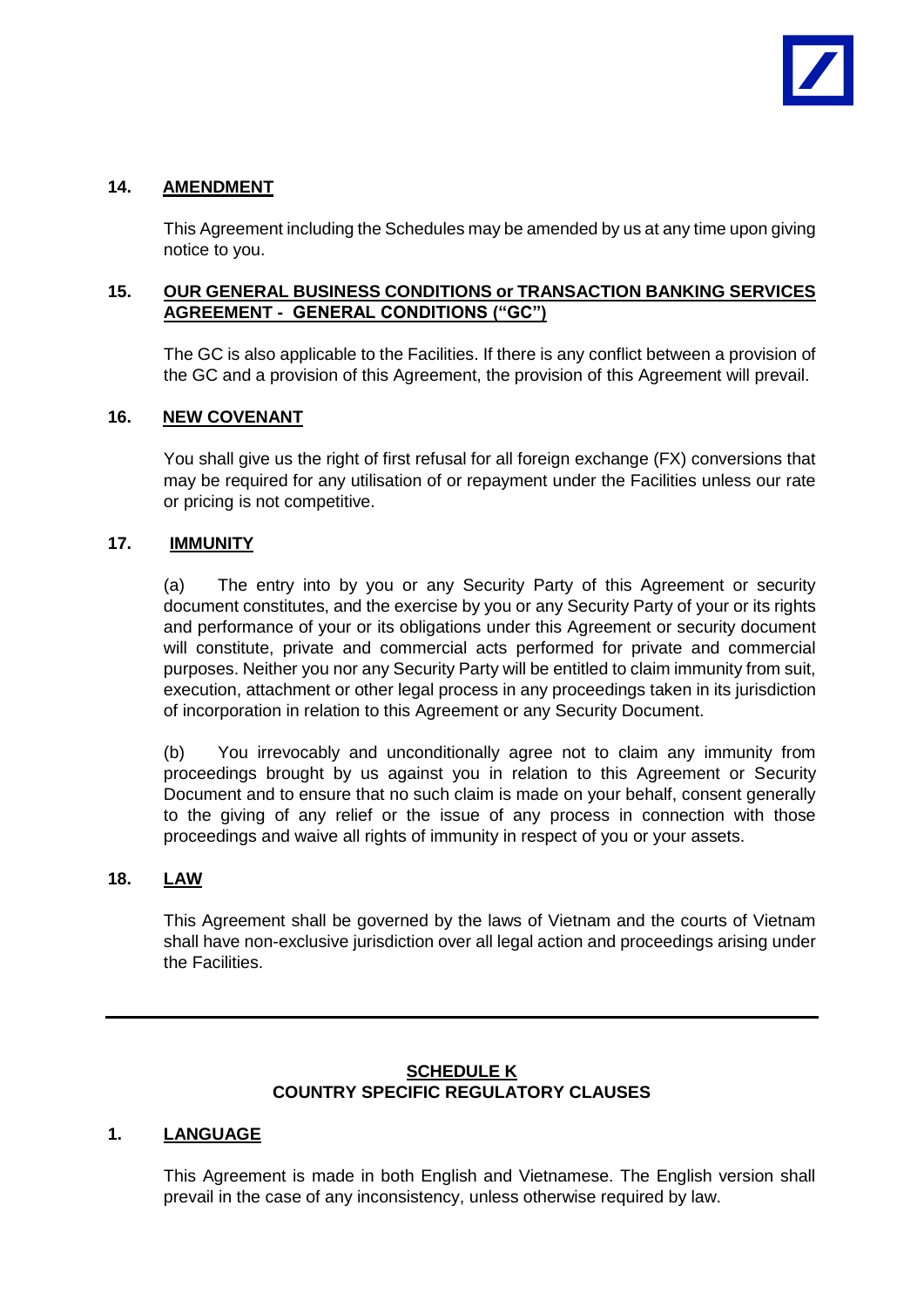## **SCHEDULE L JOINT AND SEVERAL LIABILITY**

[ Any reference to "you", "your" or "borrower" (or similar references) in this Agreement shall refer to each and/or any one of you or of the addressees/entities as listed on page 1. Without limiting the aforesaid, (i) the Facilities may be utilised by each and/or any one of you or of the addressees/entities separately and/or jointly with another, (ii) each undertaking, covenant and obligation (including under Schedule G) shall be applicable to and binding on each and/or any one of you or of the addressees/entities and (iii) a Termination Event shall have occurred so long as the relevant event has arisen in relation to each and/or any one of you or of the addressees/entities as listed on page 1.]

Your liabilities hereunder shall be joint and several, and each of you shall be liable as a primary and joint debtor for the whole and total liabilities and outstanding amounts under the Facilities, and we shall be entitled to make a claim on each or any of you separately and in such manner and at such time as we may determine whether for the total of all outstanding amounts or liabilities under the Facilities or this Agreement or any part thereof (regardless of which of you have, and regardless of whether the party being claims against is the party which has, utilised the Facilities or incurred the outstanding amounts), without having to take any action against or make a claim on the other(s) (and regardless of whether the party being claimed had utilised the Facilities at all). Furthermore, to the fullest extent permitted by applicable laws, your liabilities hereunder shall not be prejudiced, affected or discharged by:-

(i) the granting of any time, concession, waiver or indulgence to any of you or any other person;

- (ii) the invalidity, illegality or unenforceability of any obligation or liability of or against any of you hereunder;
- (iii) any invalidity, irregularity [or absence in the acceptance] of this Agreement by any of you;
- (iv) any deficiency in the powers of any of you to enter into or perform any of your obligations hereunder, any irregularity in the exercise thereof or any lack of authority of any person purporting to act on behalf of any of you;
- (v) the insolvency, bankruptcy, receivership or liquidation, any incapacity, disability or limitation or any change in the constitution or status of any of you;
- (vi) any waiver, exercise, omission to exercise, compromise or release of any rights against any of you or any compromise, arrangement or settlement with the same;
- (vii) any impropriety in the utilisation of the Facilities by any of you; and
- (viii) any act, omission, event or circumstance which would or may operate to prejudice, discharge or affect this Agreement or the liability of any of you.